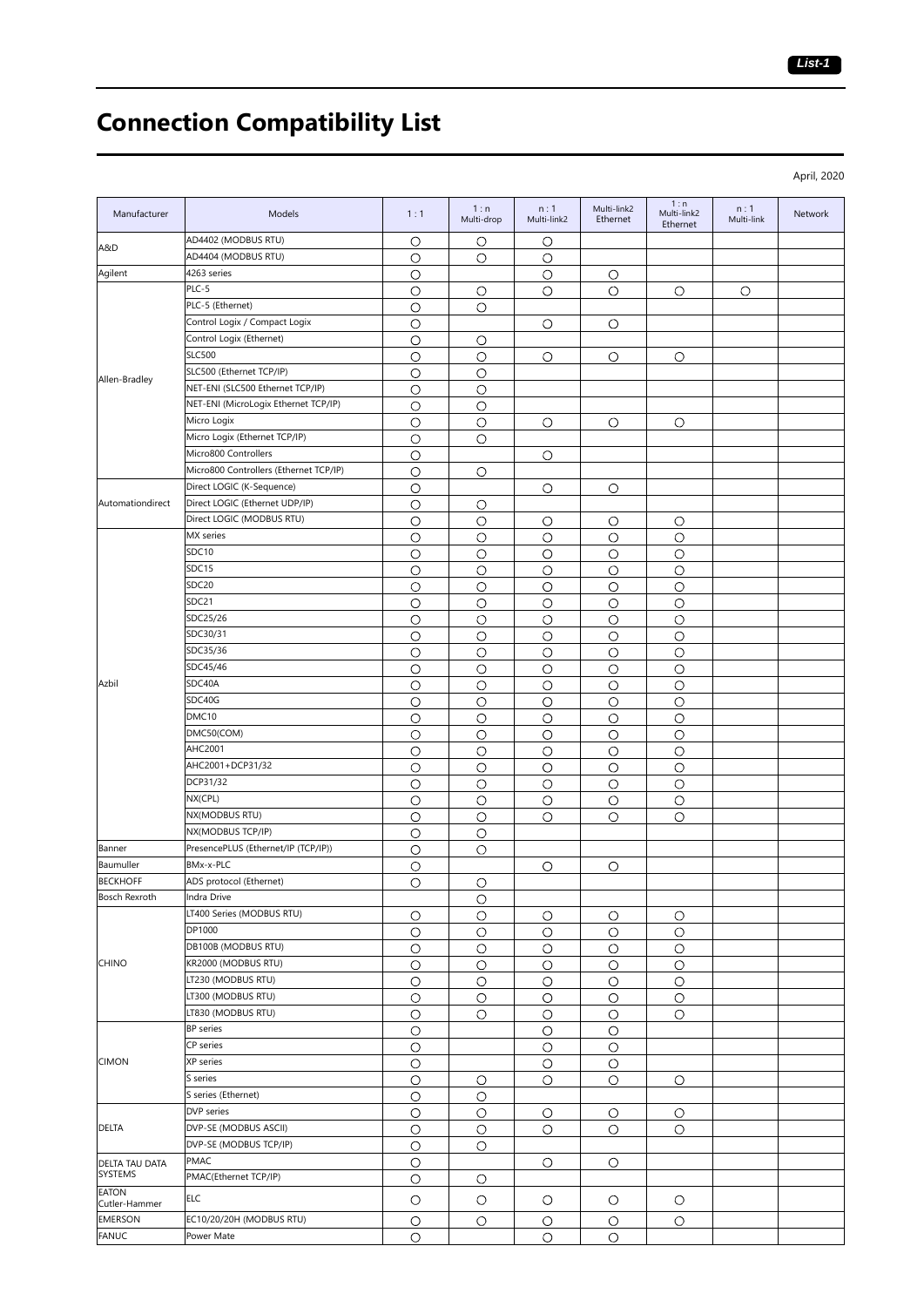| Manufacturer               | Models                                        | 1:1                | 1:n<br>Multi-drop | n:1<br>Multi-link2 | Multi-link2<br>Ethernet | 1:n<br>Multi-link2<br>Ethernet | n:1<br>Multi-link | Network |
|----------------------------|-----------------------------------------------|--------------------|-------------------|--------------------|-------------------------|--------------------------------|-------------------|---------|
| FATEK<br><b>AUTOMATION</b> | <b>FACON FB Series</b>                        | О                  | O                 | О                  | $\circ$                 | О                              |                   |         |
| <b>FESTO</b>               | <b>FEC</b>                                    | O                  |                   | О                  | $\circ$                 |                                |                   |         |
| <b>FUFENG</b>              | <b>APC Series Controller</b>                  | О                  | O                 | О                  | О                       | О                              |                   |         |
|                            | MICREX-F series                               | $\circ$            | $\circ$           | О                  | $\circ$                 | $\bigcirc$                     | $\circ$           |         |
|                            | MICREX-F series V4-compatible                 | $\circ$            | О                 | O                  | O                       | O                              |                   |         |
|                            | MICREX-F T-Link                               |                    |                   |                    |                         |                                |                   | $\circ$ |
|                            | MICREX-F T-Link V4-compatible                 |                    |                   |                    |                         |                                |                   | $\circ$ |
|                            | SPB (N mode) & FLEX-PC series                 | O                  | $\circ$           | $\circ$            | $\circ$                 | O                              |                   |         |
|                            | SPB (N mode) & FLEX-PC CPU                    | O                  |                   | O                  | O                       |                                |                   |         |
|                            | MICREX-SX (T-Link)                            |                    |                   |                    |                         |                                |                   | O       |
|                            | MICREX-SX (OPCN-1)                            |                    |                   |                    |                         |                                |                   | $\circ$ |
|                            | MICREX-SX (SX BUS)                            |                    |                   |                    |                         |                                |                   | $\circ$ |
|                            | MICREX-SX SPH/SPB/SPM/SPE/SPF series          | O                  |                   | О                  | $\circ$                 |                                |                   |         |
|                            | MICREX-SX SPH/SPB/SPM/SPE/SPF CPU             | $\circ$            |                   | O                  | $\circ$                 |                                |                   |         |
|                            | MICREX-SX (Ethernet)                          | $\circ$            | О                 |                    |                         |                                |                   |         |
|                            | PYX (MODBUS RTU)                              | $\circ$            | $\circ$           | $\circ$            | O                       | О                              |                   |         |
|                            | PXR (MODBUS RTU)                              | O                  | O                 | О                  | O                       | O                              |                   |         |
|                            | PXF (MODBUS RTU)                              | O                  | O                 | O                  | O                       | O                              |                   |         |
|                            | PXG (MODBUS RTU)                              | O                  | O                 | O                  | O                       | O                              |                   |         |
|                            | PXH (MODBUS RTU)                              | $\circ$            | $\circ$           | $\circ$            | $\circ$                 | $\circ$                        |                   |         |
|                            | PUM (MODBUS RTU)                              | $\circ$            | O                 | О                  | O                       | $\circ$                        |                   |         |
|                            | F-MPC04P (loader)                             | O                  | $\circ$           | $\circ$            | $\circ$                 | O                              |                   |         |
|                            | F-MPC series / FePSU                          | $\circ$            | O                 | $\circ$            | $\circ$                 | $\circ$                        |                   |         |
|                            | FVR-E11S                                      | $\circ$            | O                 | $\circ$            | $\circ$                 | $\circ$                        |                   |         |
|                            | FVR-E11S (MODBUS RTU)                         | $\circ$            | О                 | $\circ$            | $\circ$                 | $\circ$                        |                   |         |
|                            | FVR-C11S (MODBUS RTU)<br>FRENIC5000 G11S/P11S | $\circ$            | O                 | О                  | $\circ$                 | $\circ$                        |                   |         |
|                            | FRENIC5000 G11S/P11S (MODBUS RTU)             | $\circ$<br>$\circ$ | O<br>$\circ$      | О<br>$\circ$       | $\circ$<br>$\circ$      | O<br>$\circ$                   |                   |         |
|                            | FRENIC5000 VG7S (MODBUS RTU)                  | $\circ$            | $\circ$           | $\circ$            | $\circ$                 | $\circ$                        |                   |         |
| Fuji Electric              | FRENIC-Ace (MODBUS RTU)                       | $\circ$            | $\circ$           | $\circ$            | $\circ$                 | $\circ$                        |                   |         |
|                            | FRENIC-HVAC/AQUA (MODBUS RTU)                 | $\circ$            | $\circ$           | $\circ$            | $\circ$                 | $\circ$                        |                   |         |
|                            | FRENIC-Mini (MODBUS RTU)                      | $\circ$            | $\circ$           | $\circ$            | $\circ$                 | $\circ$                        |                   |         |
|                            | FRENIC-Eco (MODBUS RTU)                       | $\circ$            | $\circ$           | $\circ$            | $\circ$                 | $\circ$                        |                   |         |
|                            | FRENIC-Multi (MODBUS RTU)                     | O                  | $\circ$           | О                  | $\circ$                 | $\circ$                        |                   |         |
|                            | FRENIC-MEGA (MODBUS RTU)                      | $\circ$            | $\circ$           | $\circ$            | $\circ$                 | $\circ$                        |                   |         |
|                            | FRENIC-MEGA SERVO(MODBUS RTU)                 | $\circ$            | $\circ$           | $\circ$            | $\circ$                 | $\circ$                        |                   |         |
|                            | FRENIC-VG1(MODBUS RTU)                        | $\circ$            | $\bigcirc$        | $\circ$            | $\circ$                 | $\circ$                        |                   |         |
|                            | FRENIC series (loader)                        | O                  | $\circ$           | О                  | $\circ$                 | $\circ$                        |                   |         |
|                            | HFR-C9K                                       | $\circ$            | $\circ$           | $\circ$            | $\circ$                 | $\circ$                        |                   |         |
|                            | HFR-C11K                                      | O                  | О                 | О                  | O                       | О                              |                   |         |
|                            | HFR-K1K                                       | $\circ$            | $\circ$           | $\circ$            |                         |                                |                   |         |
|                            | PPMC (MODBUS RTU)                             | $\bigcirc$         | $\circ$           | $\bigcirc$         | $\circ$                 | $\circ$                        |                   |         |
|                            | FALDIC- $\alpha$ series<br>FALDIC-W series    | $\circ$            | O                 | О                  | O                       | $\circ$                        |                   |         |
|                            | PH series                                     | $\circ$<br>$\circ$ | O                 | O<br>$\circ$       | $\circ$<br>$\circ$      | $\circ$<br>$\circ$             |                   |         |
|                            | PHR (MODBUS RTU)                              | $\circ$            | O<br>$\circ$      | $\circ$            | $\circ$                 | $\circ$                        |                   |         |
|                            | WA5000                                        | $\circ$            | $\circ$           | $\circ$            | $\circ$                 | $\circ$                        |                   |         |
|                            | APR-N (MODBUS RTU)                            | $\bigcirc$         | $\circ$           | $\circ$            | $\circ$                 | $\bigcirc$                     |                   |         |
|                            | ALPHA5 (MODBUS RTU)                           | $\circ$            | $\circ$           | $\circ$            | $\circ$                 | $\circ$                        |                   |         |
|                            | ALPHA5 Smart (MODBUS RTU)                     | $\bigcirc$         | $\circ$           | $\bigcirc$         | $\circ$                 | $\circ$                        |                   |         |
|                            | ALPHA7 (MODBUS RTU)                           | $\circ$            | $\circ$           | $\bigcirc$         | $\circ$                 | $\circ$                        |                   |         |
|                            | WE1MA (Ver. A)(MODBUS RTU)                    | $\bigcirc$         | O                 | $\circ$            | O                       | $\circ$                        |                   |         |
|                            | WE1MA (Ver. B)(MODBUS RTU)                    | $\bigcirc$         | $\circ$           | $\circ$            | $\circ$                 | $\circ$                        |                   |         |
|                            | <b>WSZ</b> series                             | $\bigcirc$         | $\bigcirc$        | $\circ$            | $\bigcirc$              | $\bigcirc$                     |                   |         |
|                            | WSZ series (Ethernet)                         | $\circ$            | $\circ$           |                    |                         |                                |                   |         |
| Gammaflux                  | TTC2100                                       | $\circ$            | O                 | $\circ$            | O                       | $\bigcirc$                     |                   |         |
|                            | G24 (Ethernet TCP/IP)                         | $\bigcirc$         | O                 |                    |                         |                                |                   |         |
|                            | 90 series                                     | $\circ$            | $\circ$           | $\circ$            | $\circ$                 | O                              |                   |         |
|                            | 90 series (SNP-X)                             | $\bigcirc$         |                   | $\circ$            | $\circ$                 |                                |                   |         |
| <b>GE Fanuc</b>            | 90 series (SNP)                               | $\bigcirc$         | O                 | O                  | O                       | $\circ$                        |                   |         |
|                            | 90 series (Ethernet TCP/IP)                   | $\circ$            | О                 |                    |                         |                                |                   |         |
| High-Pressure Gas          | RX3i (Ethernet TCP/IP)                        | $\circ$            | $\circ$           |                    |                         |                                |                   |         |
| Industry                   | R-BLT                                         | $\bigcirc$         |                   |                    |                         |                                |                   |         |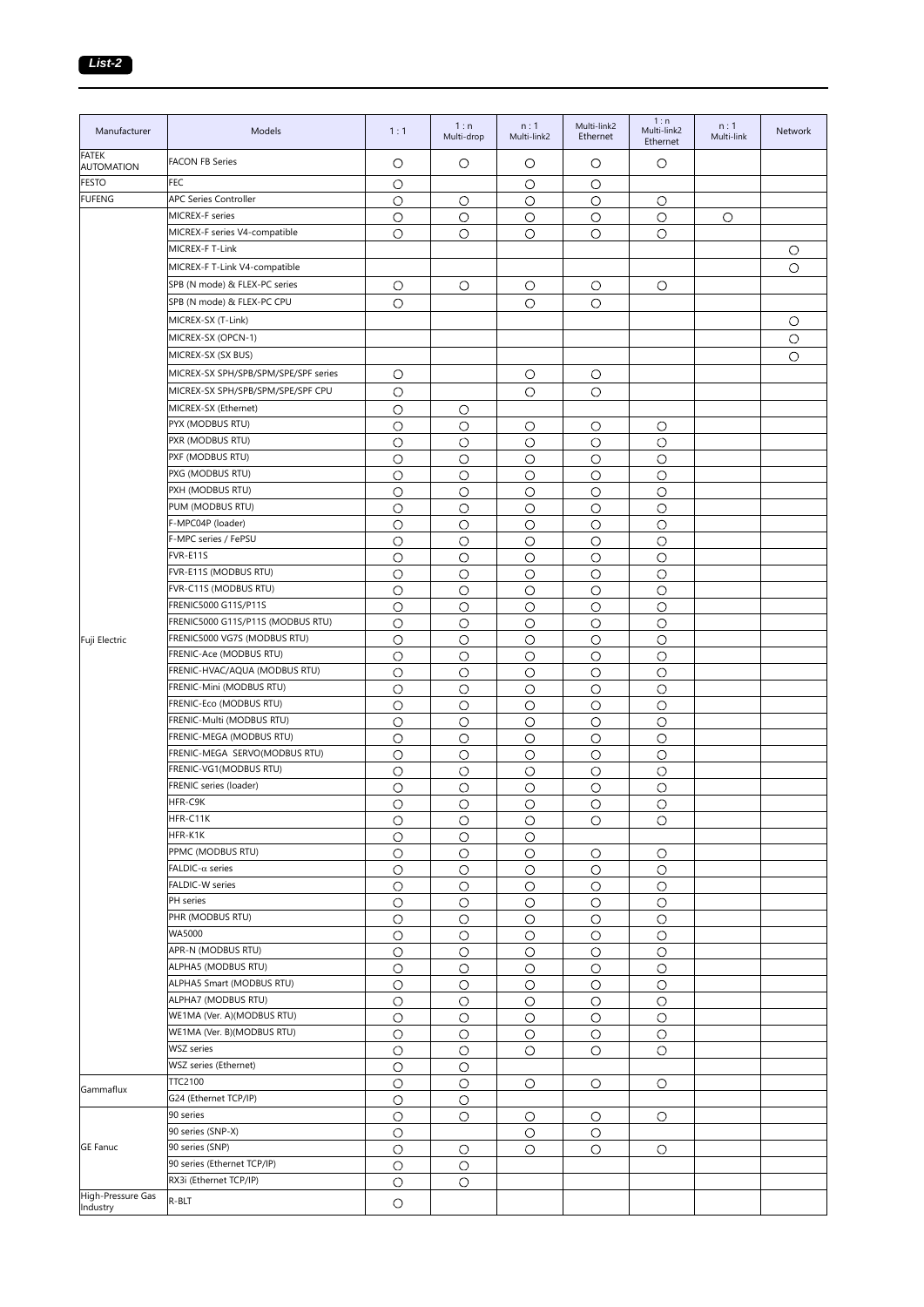| Manufacturer                         | Models                                            | 1:1                | 1:n<br>Multi-drop | n:1<br>Multi-link2 | Multi-link2<br>Ethernet | 1:n<br>Multi-link2<br>Ethernet | n:1<br>Multi-link | Network |
|--------------------------------------|---------------------------------------------------|--------------------|-------------------|--------------------|-------------------------|--------------------------------|-------------------|---------|
|                                      | HIDIC-S10/2 $\alpha$ , S10mini                    | $\circ$            |                   | $\circ$            | О                       |                                |                   |         |
|                                      | HIDIC-S10/2 $\alpha$ , S10mini (Ethernet)         | $\bigcirc$         | $\circ$           |                    |                         |                                |                   |         |
| Hitachi                              | HIDIC-S10/4 $\alpha$<br>HIDIC-S10 (OPCN-1)        | $\circ$            |                   | O                  | О                       |                                |                   |         |
|                                      | HIDIC-S10V                                        | О                  |                   | O                  | O                       |                                |                   | $\circ$ |
|                                      | HIDIC-S10V (Ethernet)                             | $\circ$            | О                 |                    |                         |                                |                   |         |
|                                      | HIDIC-H                                           | О                  | O                 | O                  | O                       | $\circ$                        | O                 |         |
|                                      | HIDIC-H (Ethernet)                                | О                  | O                 |                    |                         |                                |                   |         |
| Hitachi Industrial                   | HIDIC-EHV                                         | О                  | О                 | O                  | О                       | $\circ$                        | О                 |         |
| Equipment Systems                    | HIDIC-EHV (Ethernet)                              | $\circ$            | $\circ$           |                    |                         |                                |                   |         |
|                                      | SJ300 series                                      | $\circ$            | $\circ$           | $\circ$            | $\circ$                 | $\circ$                        |                   |         |
|                                      | SJ700 series                                      | О                  | O                 | O                  | O                       | $\circ$                        |                   |         |
| <b>HYUNDAI</b>                       | Hi5 Robot (MODBUS RTU)                            | $\circ$            | O                 | O                  | O                       | $\circ$                        |                   |         |
|                                      | Hi4 Robot (MODBUS RTU)                            | $\circ$            | $\circ$           | $\circ$            | $\circ$                 | $\circ$                        |                   |         |
|                                      | X-SEL controller                                  | $\circ$            | $\circ$           | $\circ$            | $\circ$                 | $\circ$                        |                   |         |
| IAI                                  | ROBO CYLINDER (RCP2/ERC)                          | О                  | O                 | O                  | О                       | $\circ$                        |                   |         |
|                                      | ROBO CYLINDER (RCS/E-CON)                         | $\circ$            | O                 | O                  | O                       | $\circ$                        |                   |         |
|                                      | PCON/ACON/SCON (MODBUS RTU)<br>MICRO <sub>3</sub> | О                  | O                 | O                  | O                       | $\circ$                        |                   |         |
|                                      | MICRO Smart                                       | $\circ$            | $\circ$           | $\circ$            | $\circ$                 | $\circ$                        |                   |         |
| <b>IDEC</b>                          | MICRO Smart pentra                                | $\circ$            | O                 | $\circ$            | $\circ$                 | $\circ$                        |                   |         |
|                                      | MICRO Smart (Ethernet TCP/IP)                     | $\circ$<br>$\circ$ | $\circ$<br>О      | $\circ$            | O                       | $\circ$                        |                   |         |
|                                      | <b>TOYOPUC</b>                                    | $\circ$            | $\circ$           | O                  | О                       | O                              | О                 |         |
|                                      | TOYOPUC (Ethernet)                                | O                  | $\circ$           |                    |                         |                                |                   |         |
|                                      | TOYOPUC (Ethernet PC10 mode)                      | О                  | $\circ$           |                    |                         |                                |                   |         |
| <b>JTEKT</b>                         | TOYOPUC-Plus                                      | $\circ$            | $\circ$           | O                  | O                       | $\circ$                        |                   |         |
|                                      | TOYOPUC-Plus (Ethernet)                           | $\circ$            | $\circ$           |                    |                         |                                |                   |         |
|                                      | TOYOPUC-Nano (Ethernet)                           | $\circ$            | $\circ$           |                    |                         |                                |                   |         |
|                                      | <b>KZ Series Link</b>                             | $\circ$            | О                 | O                  | О                       | O                              | О                 |         |
|                                      | KZ-A500 CPU                                       | $\circ$            |                   | $\circ$            | О                       |                                |                   |         |
|                                      | KZ/KV series CPU                                  | $\circ$            |                   | $\circ$            | $\circ$                 |                                |                   |         |
|                                      | KZ24/300 CPU                                      | $\circ$            |                   | $\circ$            | $\circ$                 |                                |                   |         |
|                                      | KV10/24 CPU                                       | O                  |                   | O                  | О                       |                                |                   |         |
|                                      | KV-700                                            | O                  |                   | O                  | O                       |                                |                   |         |
|                                      | KV-700 (Ethernet TCP/IP)                          | $\circ$            | O                 |                    |                         |                                |                   |         |
| <b>KEYENCE</b>                       | KV-1000                                           | $\circ$            |                   | $\circ$            | O                       |                                |                   |         |
|                                      | KV-1000 (Ethernet TCP/IP)<br>KV-3000/5000         | O                  | $\circ$           |                    |                         |                                |                   |         |
|                                      | KV-3000/5000 (Ethernet TCP/IP)                    | О<br>$\circ$       | О                 | $\circ$            | $\circ$                 |                                |                   |         |
|                                      | KV-7000 (Ethernet TCP/IP)                         | $\circ$            | $\circ$           |                    |                         |                                |                   |         |
|                                      | KV Nano                                           | $\circ$            |                   | O                  | О                       | O                              |                   |         |
|                                      | KV Nano (Ethernet TCP/IP)                         | О                  | O                 |                    |                         |                                |                   |         |
|                                      | DL-RS1A (SK-1000)                                 | $\circ$            |                   | О                  | О                       |                                |                   |         |
| <b>KOGANEI</b>                       | IBFL-TC                                           | $\circ$            | О                 | $\circ$            | $\circ$                 | O                              |                   |         |
|                                      | SU/SG                                             | $\circ$            | O                 | $\circ$            | $\circ$                 | $\circ$                        |                   |         |
| <b>KOYO ELECTRONICS</b>              | SR-T (K protocol)                                 | $\circ$            |                   | О                  | О                       |                                |                   |         |
|                                      | SU/SG (K-Sequence)                                | $\circ$            |                   | $\circ$            | О                       |                                |                   |         |
|                                      | SU/SG (Modbus RTU)                                | О                  | O                 | O                  | О                       | O                              |                   |         |
| Lenze                                | ServoDrive9400 (Ethernet TCP/IP)                  | $\circ$            | O                 |                    |                         |                                |                   |         |
|                                      | MASTER-KxxxS                                      | $\circ$            |                   | $\circ$            | О                       |                                |                   |         |
|                                      | MASTER-KxxxS CNET                                 | $\circ$            | О                 | $\circ$            | О                       | O                              |                   |         |
|                                      | MASTER-K series (Ethernet)                        | $\circ$            | О                 |                    |                         |                                |                   |         |
|                                      | <b>GLOFA CNET</b>                                 | $\circ$            | О                 | О                  | О                       | O                              | О                 |         |
|                                      | <b>GLOFA GM7 CNET</b><br>GLOFA GM series CPU      | $\circ$            | O                 | $\circ$            | O                       | $\circ$                        |                   |         |
| LS                                   | GLOFA GM series (Ethernet UDP/IP)                 | О<br>$\circ$       |                   | О                  | О                       |                                |                   |         |
|                                      | XGT/XGK series CNET                               | $\circ$            | O<br>O            | О                  | О                       | O                              |                   |         |
|                                      | XGT/XGK series CPU                                | $\bigcirc$         |                   | $\circ$            | $\circ$                 |                                |                   |         |
|                                      | XGT/XGK series (Ethernet)                         | $\circ$            | O                 |                    |                         |                                |                   |         |
|                                      | XGT/XGI series CNET                               | О                  | O                 | O                  | О                       | O                              |                   |         |
|                                      | XGT/XGI series CPU                                | $\circ$            |                   | O                  | О                       |                                |                   |         |
|                                      | XGT/XGI series (Ethernet)                         | $\circ$            | O                 |                    |                         |                                |                   |         |
|                                      | A series link                                     | $\circ$            | $\circ$           | O                  | О                       | O                              | O                 |         |
|                                      | A series CPU                                      | O                  |                   | O                  | О                       |                                |                   |         |
| <b>MITSUBISHI</b><br><b>ELECTRIC</b> | A series (OPCN-1)                                 |                    |                   |                    |                         |                                |                   | О       |
|                                      | QnA series link                                   | О                  | О                 | O                  | О                       | O                              |                   |         |
|                                      | QnA series CPU                                    | $\circ$            |                   | $\circ$            | O                       |                                |                   |         |
|                                      |                                                   |                    |                   |                    |                         |                                |                   |         |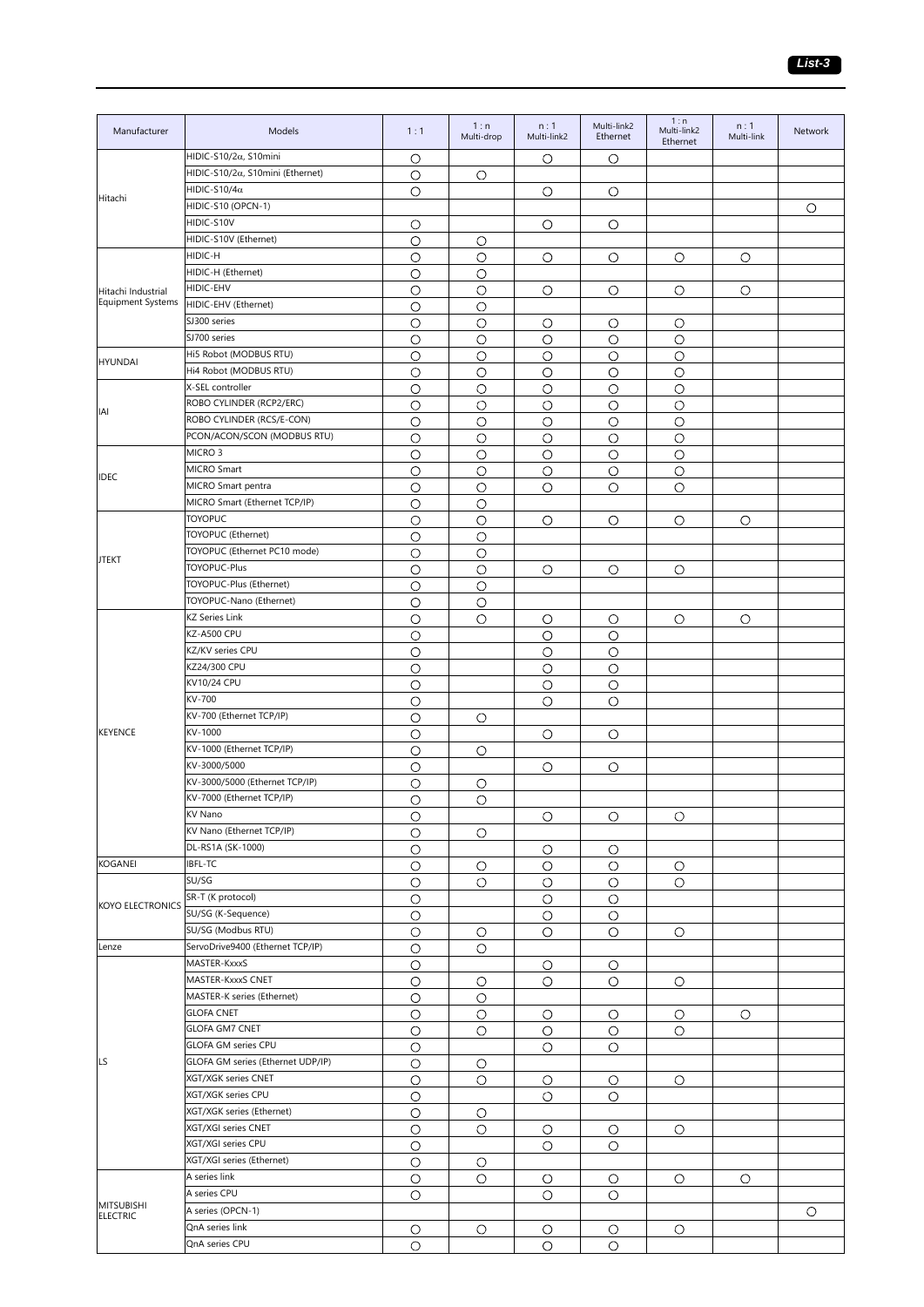| Manufacturer      | Models                                             | 1:1        | 1:n<br>Multi-drop | n:1<br>Multi-link2 | Multi-link2<br>Ethernet | 1:n<br>Multi-link2<br>Ethernet | n:1<br>Multi-link | Network |
|-------------------|----------------------------------------------------|------------|-------------------|--------------------|-------------------------|--------------------------------|-------------------|---------|
|                   | QnA series (Ethernet)                              | $\circ$    | O                 |                    |                         |                                |                   |         |
|                   | QnH (Q) series link                                | $\circ$    | $\circ$           | $\circ$            | $\circ$                 | $\circ$                        |                   |         |
|                   | QnH (A) series CPU                                 | $\circ$    |                   | $\circ$            | $\circ$                 |                                |                   |         |
|                   | QnH (Q) series CPU                                 | $\circ$    |                   | $\circ$            | $\circ$                 |                                |                   |         |
|                   | QnU series CPU                                     | $\bigcirc$ |                   | O                  | $\circ$                 |                                |                   |         |
|                   | Q00J/00/01CPU                                      | $\bigcirc$ |                   | $\circ$            | $\circ$                 |                                |                   |         |
|                   | QnH (Q) series (Ethernet)                          | $\circ$    | O                 |                    |                         |                                |                   |         |
|                   | QnH (Q) series link (multi CPU)                    | O          | O                 | О                  | O                       | О                              |                   |         |
|                   | QnH (Q) series (multi CPU) (Ethernet)              | $\circ$    | O                 |                    |                         |                                |                   |         |
|                   | QnH (Q) series CPU (multi CPU)                     | $\circ$    |                   | O                  | О                       |                                |                   |         |
|                   | QnH (Q) series (Ethernet ASCII)                    | $\circ$    | $\circ$           |                    |                         |                                |                   |         |
|                   | QnH (Q) series (multi CPU)                         | O          | $\circ$           |                    |                         |                                |                   |         |
|                   | (Ethernet ASCII)<br>QnU series (built-in Ethernet) |            |                   |                    |                         |                                |                   |         |
|                   | QnU series (multi CPU) (Built-in Ethernet)         | O          | $\circ$           |                    |                         |                                |                   |         |
|                   | L series link                                      | $\circ$    | O                 |                    |                         |                                |                   |         |
|                   | L series (built-in Ethernet)                       | $\circ$    | $\circ$           | $\circ$            | $\circ$                 | О                              |                   |         |
|                   |                                                    | $\circ$    | $\circ$           |                    |                         |                                |                   |         |
|                   | L series CPU                                       | O          |                   | O                  | $\circ$                 |                                |                   |         |
|                   | A series (CC-Link)                                 |            |                   |                    |                         |                                |                   | O       |
|                   | QnA series (CC-Link)                               |            |                   |                    |                         |                                |                   | $\circ$ |
|                   | QnH (Q) series (CC-LINK)                           |            |                   |                    |                         |                                |                   | $\circ$ |
| <b>MITSUBISHI</b> | FX series CPU                                      | О          |                   | $\circ$            | O                       |                                |                   |         |
| <b>ELECTRIC</b>   | FX2N/1N series CPU                                 | $\circ$    |                   | $\circ$            | $\circ$                 |                                |                   |         |
|                   | FX1S series CPU                                    | $\circ$    |                   | $\circ$            | $\circ$                 |                                |                   |         |
|                   | FX series link (A protocol)                        | $\circ$    | $\circ$           | О                  | $\circ$                 | О                              | $\circ$           |         |
|                   | FX-3U/3UC/3G series CPU                            | $\circ$    |                   | O                  | $\circ$                 |                                |                   |         |
|                   | FX-3U/3GE series (Ethernet)                        | $\circ$    | $\circ$           |                    |                         |                                |                   |         |
|                   | FX3U/3UC/3UG series link(A protocol)               | O          | O                 | $\circ$            | $\circ$                 | О                              | $\circ$           |         |
|                   | FX-5U/5UC series                                   | O          | O                 | О                  |                         |                                |                   |         |
|                   | FX-5U/5UC series (Ethernet)                        | $\circ$    | $\circ$           |                    |                         |                                |                   |         |
|                   | A-Link + Net10                                     |            | $\circ$           |                    |                         |                                |                   |         |
|                   | Q170MCPU (multi CPU)                               | $\circ$    |                   | $\circ$            | $\circ$                 |                                |                   |         |
|                   | Q170 series (multi CPU) (Ethernet)                 | $\circ$    | $\circ$           |                    |                         |                                |                   |         |
|                   | iQ-R series (Built-in Ethernet)                    | O          | О                 |                    |                         |                                |                   |         |
|                   | iQ-R series link                                   | $\circ$    | O                 | $\circ$            | $\circ$                 | O                              |                   |         |
|                   | iQ-R series (Ethernet)                             | $\circ$    | $\circ$           |                    |                         |                                |                   |         |
|                   | FR-*500                                            | $\circ$    | $\circ$           | О                  | $\circ$                 | О                              |                   |         |
|                   | FR-V500                                            | $\circ$    | $\bigcirc$        | $\circ$            | $\circ$                 | $\circ$                        |                   |         |
|                   | MR-J2S-*A                                          | $\circ$    | $\circ$           | $\circ$            | $\circ$                 | $\bigcirc$                     |                   |         |
|                   | MR-J2S-*CL                                         | $\circ$    | $\circ$           | $\circ$            | $\circ$                 | $\circ$                        |                   |         |
|                   | MR-J3-*A                                           | $\circ$    | O                 | $\circ$            | $\circ$                 | О                              |                   |         |
|                   | MR-J3-*T                                           | O          | O                 | О                  | О                       | О                              |                   |         |
|                   | MR-J4-*A                                           | $\bigcirc$ | $\circ$           | $\circ$            | $\circ$                 | $\circ$                        |                   |         |
|                   | FR-E700                                            | $\circ$    | O                 | $\circ$            | O                       | О                              |                   |         |
| <b>MODICON</b>    | Modbus RTU                                         | $\circ$    |                   | О                  | O                       |                                |                   |         |
| <b>MOELLER</b>    | PS4                                                | $\circ$    |                   | О                  | O                       |                                |                   |         |
| <b>MOOG</b>       | J124-04x                                           | $\circ$    | O                 | $\circ$            | $\circ$                 |                                |                   |         |
| M-SYSTEM          | R1M series (MODBUS RTU)                            | $\circ$    | O                 | $\circ$            | $\circ$                 | O                              |                   |         |
| <b>NITTOKU</b>    | ITS-HRW110                                         | $\circ$    | $\circ$           | О                  | $\circ$                 | $\circ$                        |                   |         |
|                   | SYSMAC C                                           | О          | O                 | О                  | O                       | O                              | O                 |         |
|                   | SYSMAC C (OPCN-1)                                  |            |                   |                    |                         |                                |                   | O       |
|                   | SYSMAC CV                                          | $\circ$    | O                 | O                  | $\circ$                 | О                              | O                 |         |
|                   | SYSMAC CS1/CJ1/CJ2                                 | O          | О                 | О                  | O                       | О                              |                   |         |
|                   | SYSMAC CS1/CJ1/CJ2 DNA                             | $\circ$    | О                 |                    |                         |                                |                   |         |
|                   | SYSMAC CS1/CJ1/CJ2 (Ethernet)                      | $\circ$    | O                 |                    |                         |                                |                   |         |
|                   | SYSMAC CS1/CJ1/CJ2 (Ethernet Auto)                 | $\circ$    | $\circ$           |                    |                         |                                |                   |         |
|                   | SYSMAC CS1/CJ1/CJ2 DNA (Ethernet)                  | $\circ$    | О                 |                    |                         |                                |                   |         |
|                   | NJ Series (EtherNet/IP)                            | $\circ$    | O                 |                    |                         |                                |                   |         |
| <b>OMRON</b>      | E5AK                                               | $\circ$    | O                 | О                  | O                       | О                              |                   |         |
|                   | E5AK-T                                             | $\circ$    | $\circ$           | $\circ$            | $\circ$                 | О                              |                   |         |
|                   | E5AN/E5EN/E5CN/E5GN                                | $\circ$    | O                 | O                  | $\circ$                 | O                              |                   |         |
|                   | E5AR/E5ER                                          | $\circ$    | O                 | O                  | O                       | $\circ$                        |                   |         |
|                   | E5CC/E5EC/E5AC/E5DC/E5GC                           | O          | O                 | О                  | $\circ$                 | O                              |                   |         |
|                   | E5CK                                               | $\circ$    | $\circ$           | $\circ$            | $\circ$                 | $\circ$                        |                   |         |
|                   | E5CK-T                                             | $\circ$    | $\circ$           | $\circ$            | $\circ$                 | $\circ$                        |                   |         |
|                   | E5CN-HT                                            | O          | $\circ$           | $\circ$            | O                       | $\circ$                        |                   |         |
|                   | E5EK                                               | O          | О                 | O                  | $\circ$                 | $\circ$                        |                   |         |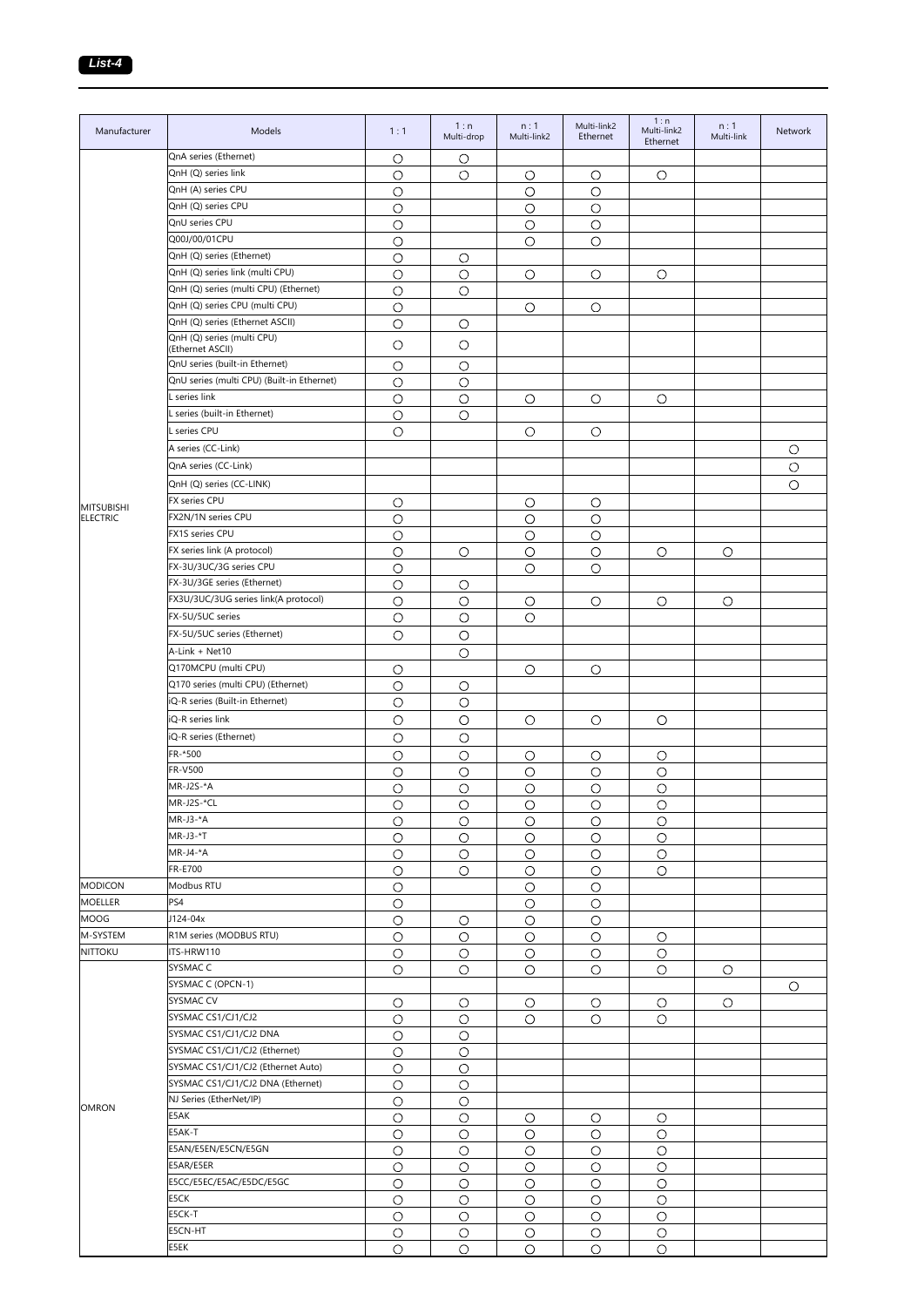| $\circ$<br>О<br>О<br>O<br>O<br>E5ZE<br>$\circ$<br>$\circ$<br>$\circ$<br>$\circ$<br>O<br>E5ZN<br>O<br>$\circ$<br>$\circ$<br>$\circ$<br>О<br>V600/620/680<br>O<br>O<br>O<br>O<br>O<br><b>OMRON</b><br>KM20<br>$\circ$<br>$\circ$<br>$\circ$<br>$\circ$<br>О<br><b>KM100</b><br>$\circ$<br>O<br>$\circ$<br>O<br>$\circ$<br>V680S (Ethernet TCP/IP)<br>$\circ$<br>О<br>EJ1<br>O<br>О<br>О<br>О<br>O<br>High-efficiency AR series (MODBUS RTU)<br>$\circ$<br>O<br>O<br>O<br>$\circ$<br>Oriental Motor<br>CRK series (MODBUS RTU)<br>$\circ$<br>$\circ$<br>$\circ$<br>O<br>$\circ$<br>FP Series (RS232C/422)<br>$\bigcirc$<br>$\circ$<br>O<br>O<br>$\circ$<br>$\circ$<br>FP Series (TCP/IP)<br>O<br>O<br>FP Series (UDP/IP)<br>$\bigcirc$<br>$\circ$<br>FP-X (TCP/IP)<br>$\circ$<br>$\circ$<br>Panasonic<br>FP7 Series (RS232C/422)<br>$\circ$<br>$\circ$<br>$\circ$<br>O<br>O<br>FP7 Series (Ethernet)<br>$\circ$<br>$\circ$<br>LP-400<br>$\circ$<br>O<br>О<br><b>KW Series</b><br>$\circ$<br>O<br>O<br>О<br>O<br>MINAS A4 series<br>$\circ$<br>$\circ$<br>$\circ$<br>O<br>$\circ$<br>SR-Mini (MODBUS RTU)<br>$\circ$<br>$\circ$<br>$\circ$<br>O<br>$\circ$<br>CB100/CB400/CB500/CB700/CB900<br>$\circ$<br>$\circ$<br>$\circ$<br>$\circ$<br>$\circ$<br>(MODBUS RTU)<br>SR-Mini (Standard Protocol)<br>$\circ$<br>O<br>O<br>О<br>O<br>REX-F400/F700/F900(Standard Protocol)<br>$\circ$<br>$\circ$<br>$\circ$<br>$\circ$<br>$\circ$<br><b>RKC</b><br>REX-F9000 (Standard Protocol)<br>$\circ$<br>$\circ$<br>$\circ$<br>$\circ$<br>$\circ$<br>SRV (MODBUS RTU)<br>$\circ$<br>O<br>O<br>O<br>$\circ$<br>MA900/MA901 (MODBUS RTU)<br>$\circ$<br>О<br>O<br>О<br>O<br>SRZ (MODBUS RTU)<br>$\bigcirc$<br>$\circ$<br>$\circ$<br>$\circ$<br>$\circ$<br>FB100/FB400/FB900 (MODBUS RTU)<br>$\circ$<br>$\circ$<br>$\circ$<br>$\circ$<br>$\circ$<br>NX7/NX Plus Series (70P/700P/CCU+)<br>$\circ$<br>O<br>O<br>O<br>$\circ$<br>О<br>N7/NX Series (70/700/750/CCU)<br>$\circ$<br>O<br>$\circ$<br>O<br>О<br>О<br>NX700 Series (Ethernet)<br>$\circ$<br>O<br><b>RS Automation</b><br>X8 Series<br>$\circ$<br>$\circ$<br>$\circ$<br>O<br>$\circ$<br>X8 Series (Ethernet)<br>$\circ$<br>O<br>CSD5 (MODBUS RTU)<br>$\circ$<br>O<br>O<br>О<br>O<br>Moscon-F50 (MODBUS RTU)<br>$\circ$<br>О<br>O<br>О<br>O<br>PCD<br>$\circ$<br>$\circ$<br>$\circ$<br>$\circ$<br>$\circ$<br>SAIA<br>PCD S-BUS (Ethernet)<br>$\circ$<br>$\circ$<br>SPC series<br>O<br>О<br>О<br>О<br>О<br>O<br>SAMSUNG<br>$\circ$<br>$\circ$<br>$\circ$<br>$\circ$<br>$\circ$<br>$\circ$<br>N_plus<br>SECNET<br>$\circ$<br>$\circ$<br>$\circ$<br>$\circ$<br>$\circ$<br>$\bigcirc$<br>SANMEI<br>Cuty Axis<br>$\circ$<br>$\circ$<br>O<br>$\circ$<br>$\circ$<br>SanRex<br>DC AUTO (HKD type)<br>$\bigcirc$<br>$\bigcirc$<br>$\bigcirc$<br>$\circ$<br>$\circ$<br>JW series<br>$\bigcirc$<br>$\bigcirc$<br>$\circ$<br>$\bigcirc$<br>$\bigcirc$<br>$\circ$<br>JW100/70H COM port<br>$\bigcirc$<br>$\bigcirc$<br>$\circ$<br>O<br>$\circ$<br>$\circ$<br>JW20 COM port<br>$\bigcirc$<br>$\circ$<br>O<br>О<br>$\circ$<br>О<br>JW series (Ethernet)<br>$\bigcirc$<br>$\circ$<br><b>SHARP</b><br>JW300 series<br>$\circ$<br>$\circ$<br>О<br>О<br>O<br>O<br>JW311/312/321/322 series (Ethernet)<br>$\bigcirc$<br>$\circ$<br>JW331/332/341/342/352/362 series (Ethernet)<br>$\bigcirc$<br>$\circ$<br><b>DS-30D</b><br>$\bigcirc$<br>$\circ$<br>$\bigcirc$<br>$\circ$<br>$\circ$<br><b>DS-32D</b><br>$\bigcirc$<br>$\bigcirc$<br>$\bigcirc$<br>$\bigcirc$<br>O<br>SHIMADEN<br>SHIMADEN standard protocol<br>$\circ$<br>$\circ$<br>$\circ$<br>$\circ$<br>$\circ$<br>C Series<br>$\bigcirc$<br>$\circ$<br>O<br>$\bigcirc$<br>$\circ$<br>FC Series<br>$\bigcirc$<br>$\circ$<br>$\bigcirc$<br>$\circ$<br>$\bigcirc$<br><b>GC Series</b><br>$\bigcirc$<br>$\circ$<br>$\circ$<br>$\circ$<br>$\circ$<br>DCL-33A<br>$\circ$<br>$\circ$<br>$\circ$<br>$\circ$<br>$\circ$<br>JCx-300 Series<br>$\bigcirc$<br>$\bigcirc$<br>$\circ$<br>$\circ$<br>$\circ$<br>SHINKO TECHNOS<br>PC-900<br>$\circ$<br>$\circ$<br>$\circ$<br>$\circ$<br>$\circ$<br>PCD-33A<br>$\bigcirc$<br>$\circ$<br>$\circ$<br>$\bigcirc$<br>$\circ$<br>ACS-13A<br>$\circ$<br>$\circ$<br>O<br>$\circ$<br>О<br><b>ACD/ACR Series</b><br>$\bigcirc$<br>$\circ$<br>$\bigcirc$<br>$\bigcirc$<br>$\circ$<br>WCL-13A<br>O<br>О<br>O<br>$\circ$<br>O | Manufacturer | Models | 1:1 | 1:n<br>Multi-drop | n:1<br>Multi-link2 | Multi-link2<br>Ethernet | 1:n<br>Multi-link2<br>Ethernet | n:1<br>Multi-link | Network |
|-------------------------------------------------------------------------------------------------------------------------------------------------------------------------------------------------------------------------------------------------------------------------------------------------------------------------------------------------------------------------------------------------------------------------------------------------------------------------------------------------------------------------------------------------------------------------------------------------------------------------------------------------------------------------------------------------------------------------------------------------------------------------------------------------------------------------------------------------------------------------------------------------------------------------------------------------------------------------------------------------------------------------------------------------------------------------------------------------------------------------------------------------------------------------------------------------------------------------------------------------------------------------------------------------------------------------------------------------------------------------------------------------------------------------------------------------------------------------------------------------------------------------------------------------------------------------------------------------------------------------------------------------------------------------------------------------------------------------------------------------------------------------------------------------------------------------------------------------------------------------------------------------------------------------------------------------------------------------------------------------------------------------------------------------------------------------------------------------------------------------------------------------------------------------------------------------------------------------------------------------------------------------------------------------------------------------------------------------------------------------------------------------------------------------------------------------------------------------------------------------------------------------------------------------------------------------------------------------------------------------------------------------------------------------------------------------------------------------------------------------------------------------------------------------------------------------------------------------------------------------------------------------------------------------------------------------------------------------------------------------------------------------------------------------------------------------------------------------------------------------------------------------------------------------------------------------------------------------------------------------------------------------------------------------------------------------------------------------------------------------------------------------------------------------------------------------------------------------------------------------------------------------------------------------------------------------------------------------------------------------------------------------------------------------------------------------------------------------------------------------------------------------------------------------------------------------------------------------------------------------------------------------------------------------------------------------------------------------------------------------------------------------------------------------------------------------------------------------------------------------------------------------------------------------------------------------------------------------------------------------------------------------------------------------------------------------|--------------|--------|-----|-------------------|--------------------|-------------------------|--------------------------------|-------------------|---------|
|                                                                                                                                                                                                                                                                                                                                                                                                                                                                                                                                                                                                                                                                                                                                                                                                                                                                                                                                                                                                                                                                                                                                                                                                                                                                                                                                                                                                                                                                                                                                                                                                                                                                                                                                                                                                                                                                                                                                                                                                                                                                                                                                                                                                                                                                                                                                                                                                                                                                                                                                                                                                                                                                                                                                                                                                                                                                                                                                                                                                                                                                                                                                                                                                                                                                                                                                                                                                                                                                                                                                                                                                                                                                                                                                                                                                                                                                                                                                                                                                                                                                                                                                                                                                                                                                                                                         |              | E5ZD   |     |                   |                    |                         |                                |                   |         |
|                                                                                                                                                                                                                                                                                                                                                                                                                                                                                                                                                                                                                                                                                                                                                                                                                                                                                                                                                                                                                                                                                                                                                                                                                                                                                                                                                                                                                                                                                                                                                                                                                                                                                                                                                                                                                                                                                                                                                                                                                                                                                                                                                                                                                                                                                                                                                                                                                                                                                                                                                                                                                                                                                                                                                                                                                                                                                                                                                                                                                                                                                                                                                                                                                                                                                                                                                                                                                                                                                                                                                                                                                                                                                                                                                                                                                                                                                                                                                                                                                                                                                                                                                                                                                                                                                                                         |              |        |     |                   |                    |                         |                                |                   |         |
|                                                                                                                                                                                                                                                                                                                                                                                                                                                                                                                                                                                                                                                                                                                                                                                                                                                                                                                                                                                                                                                                                                                                                                                                                                                                                                                                                                                                                                                                                                                                                                                                                                                                                                                                                                                                                                                                                                                                                                                                                                                                                                                                                                                                                                                                                                                                                                                                                                                                                                                                                                                                                                                                                                                                                                                                                                                                                                                                                                                                                                                                                                                                                                                                                                                                                                                                                                                                                                                                                                                                                                                                                                                                                                                                                                                                                                                                                                                                                                                                                                                                                                                                                                                                                                                                                                                         |              |        |     |                   |                    |                         |                                |                   |         |
|                                                                                                                                                                                                                                                                                                                                                                                                                                                                                                                                                                                                                                                                                                                                                                                                                                                                                                                                                                                                                                                                                                                                                                                                                                                                                                                                                                                                                                                                                                                                                                                                                                                                                                                                                                                                                                                                                                                                                                                                                                                                                                                                                                                                                                                                                                                                                                                                                                                                                                                                                                                                                                                                                                                                                                                                                                                                                                                                                                                                                                                                                                                                                                                                                                                                                                                                                                                                                                                                                                                                                                                                                                                                                                                                                                                                                                                                                                                                                                                                                                                                                                                                                                                                                                                                                                                         |              |        |     |                   |                    |                         |                                |                   |         |
|                                                                                                                                                                                                                                                                                                                                                                                                                                                                                                                                                                                                                                                                                                                                                                                                                                                                                                                                                                                                                                                                                                                                                                                                                                                                                                                                                                                                                                                                                                                                                                                                                                                                                                                                                                                                                                                                                                                                                                                                                                                                                                                                                                                                                                                                                                                                                                                                                                                                                                                                                                                                                                                                                                                                                                                                                                                                                                                                                                                                                                                                                                                                                                                                                                                                                                                                                                                                                                                                                                                                                                                                                                                                                                                                                                                                                                                                                                                                                                                                                                                                                                                                                                                                                                                                                                                         |              |        |     |                   |                    |                         |                                |                   |         |
|                                                                                                                                                                                                                                                                                                                                                                                                                                                                                                                                                                                                                                                                                                                                                                                                                                                                                                                                                                                                                                                                                                                                                                                                                                                                                                                                                                                                                                                                                                                                                                                                                                                                                                                                                                                                                                                                                                                                                                                                                                                                                                                                                                                                                                                                                                                                                                                                                                                                                                                                                                                                                                                                                                                                                                                                                                                                                                                                                                                                                                                                                                                                                                                                                                                                                                                                                                                                                                                                                                                                                                                                                                                                                                                                                                                                                                                                                                                                                                                                                                                                                                                                                                                                                                                                                                                         |              |        |     |                   |                    |                         |                                |                   |         |
|                                                                                                                                                                                                                                                                                                                                                                                                                                                                                                                                                                                                                                                                                                                                                                                                                                                                                                                                                                                                                                                                                                                                                                                                                                                                                                                                                                                                                                                                                                                                                                                                                                                                                                                                                                                                                                                                                                                                                                                                                                                                                                                                                                                                                                                                                                                                                                                                                                                                                                                                                                                                                                                                                                                                                                                                                                                                                                                                                                                                                                                                                                                                                                                                                                                                                                                                                                                                                                                                                                                                                                                                                                                                                                                                                                                                                                                                                                                                                                                                                                                                                                                                                                                                                                                                                                                         |              |        |     |                   |                    |                         |                                |                   |         |
|                                                                                                                                                                                                                                                                                                                                                                                                                                                                                                                                                                                                                                                                                                                                                                                                                                                                                                                                                                                                                                                                                                                                                                                                                                                                                                                                                                                                                                                                                                                                                                                                                                                                                                                                                                                                                                                                                                                                                                                                                                                                                                                                                                                                                                                                                                                                                                                                                                                                                                                                                                                                                                                                                                                                                                                                                                                                                                                                                                                                                                                                                                                                                                                                                                                                                                                                                                                                                                                                                                                                                                                                                                                                                                                                                                                                                                                                                                                                                                                                                                                                                                                                                                                                                                                                                                                         |              |        |     |                   |                    |                         |                                |                   |         |
|                                                                                                                                                                                                                                                                                                                                                                                                                                                                                                                                                                                                                                                                                                                                                                                                                                                                                                                                                                                                                                                                                                                                                                                                                                                                                                                                                                                                                                                                                                                                                                                                                                                                                                                                                                                                                                                                                                                                                                                                                                                                                                                                                                                                                                                                                                                                                                                                                                                                                                                                                                                                                                                                                                                                                                                                                                                                                                                                                                                                                                                                                                                                                                                                                                                                                                                                                                                                                                                                                                                                                                                                                                                                                                                                                                                                                                                                                                                                                                                                                                                                                                                                                                                                                                                                                                                         |              |        |     |                   |                    |                         |                                |                   |         |
|                                                                                                                                                                                                                                                                                                                                                                                                                                                                                                                                                                                                                                                                                                                                                                                                                                                                                                                                                                                                                                                                                                                                                                                                                                                                                                                                                                                                                                                                                                                                                                                                                                                                                                                                                                                                                                                                                                                                                                                                                                                                                                                                                                                                                                                                                                                                                                                                                                                                                                                                                                                                                                                                                                                                                                                                                                                                                                                                                                                                                                                                                                                                                                                                                                                                                                                                                                                                                                                                                                                                                                                                                                                                                                                                                                                                                                                                                                                                                                                                                                                                                                                                                                                                                                                                                                                         |              |        |     |                   |                    |                         |                                |                   |         |
|                                                                                                                                                                                                                                                                                                                                                                                                                                                                                                                                                                                                                                                                                                                                                                                                                                                                                                                                                                                                                                                                                                                                                                                                                                                                                                                                                                                                                                                                                                                                                                                                                                                                                                                                                                                                                                                                                                                                                                                                                                                                                                                                                                                                                                                                                                                                                                                                                                                                                                                                                                                                                                                                                                                                                                                                                                                                                                                                                                                                                                                                                                                                                                                                                                                                                                                                                                                                                                                                                                                                                                                                                                                                                                                                                                                                                                                                                                                                                                                                                                                                                                                                                                                                                                                                                                                         |              |        |     |                   |                    |                         |                                |                   |         |
|                                                                                                                                                                                                                                                                                                                                                                                                                                                                                                                                                                                                                                                                                                                                                                                                                                                                                                                                                                                                                                                                                                                                                                                                                                                                                                                                                                                                                                                                                                                                                                                                                                                                                                                                                                                                                                                                                                                                                                                                                                                                                                                                                                                                                                                                                                                                                                                                                                                                                                                                                                                                                                                                                                                                                                                                                                                                                                                                                                                                                                                                                                                                                                                                                                                                                                                                                                                                                                                                                                                                                                                                                                                                                                                                                                                                                                                                                                                                                                                                                                                                                                                                                                                                                                                                                                                         |              |        |     |                   |                    |                         |                                |                   |         |
|                                                                                                                                                                                                                                                                                                                                                                                                                                                                                                                                                                                                                                                                                                                                                                                                                                                                                                                                                                                                                                                                                                                                                                                                                                                                                                                                                                                                                                                                                                                                                                                                                                                                                                                                                                                                                                                                                                                                                                                                                                                                                                                                                                                                                                                                                                                                                                                                                                                                                                                                                                                                                                                                                                                                                                                                                                                                                                                                                                                                                                                                                                                                                                                                                                                                                                                                                                                                                                                                                                                                                                                                                                                                                                                                                                                                                                                                                                                                                                                                                                                                                                                                                                                                                                                                                                                         |              |        |     |                   |                    |                         |                                |                   |         |
|                                                                                                                                                                                                                                                                                                                                                                                                                                                                                                                                                                                                                                                                                                                                                                                                                                                                                                                                                                                                                                                                                                                                                                                                                                                                                                                                                                                                                                                                                                                                                                                                                                                                                                                                                                                                                                                                                                                                                                                                                                                                                                                                                                                                                                                                                                                                                                                                                                                                                                                                                                                                                                                                                                                                                                                                                                                                                                                                                                                                                                                                                                                                                                                                                                                                                                                                                                                                                                                                                                                                                                                                                                                                                                                                                                                                                                                                                                                                                                                                                                                                                                                                                                                                                                                                                                                         |              |        |     |                   |                    |                         |                                |                   |         |
|                                                                                                                                                                                                                                                                                                                                                                                                                                                                                                                                                                                                                                                                                                                                                                                                                                                                                                                                                                                                                                                                                                                                                                                                                                                                                                                                                                                                                                                                                                                                                                                                                                                                                                                                                                                                                                                                                                                                                                                                                                                                                                                                                                                                                                                                                                                                                                                                                                                                                                                                                                                                                                                                                                                                                                                                                                                                                                                                                                                                                                                                                                                                                                                                                                                                                                                                                                                                                                                                                                                                                                                                                                                                                                                                                                                                                                                                                                                                                                                                                                                                                                                                                                                                                                                                                                                         |              |        |     |                   |                    |                         |                                |                   |         |
|                                                                                                                                                                                                                                                                                                                                                                                                                                                                                                                                                                                                                                                                                                                                                                                                                                                                                                                                                                                                                                                                                                                                                                                                                                                                                                                                                                                                                                                                                                                                                                                                                                                                                                                                                                                                                                                                                                                                                                                                                                                                                                                                                                                                                                                                                                                                                                                                                                                                                                                                                                                                                                                                                                                                                                                                                                                                                                                                                                                                                                                                                                                                                                                                                                                                                                                                                                                                                                                                                                                                                                                                                                                                                                                                                                                                                                                                                                                                                                                                                                                                                                                                                                                                                                                                                                                         |              |        |     |                   |                    |                         |                                |                   |         |
|                                                                                                                                                                                                                                                                                                                                                                                                                                                                                                                                                                                                                                                                                                                                                                                                                                                                                                                                                                                                                                                                                                                                                                                                                                                                                                                                                                                                                                                                                                                                                                                                                                                                                                                                                                                                                                                                                                                                                                                                                                                                                                                                                                                                                                                                                                                                                                                                                                                                                                                                                                                                                                                                                                                                                                                                                                                                                                                                                                                                                                                                                                                                                                                                                                                                                                                                                                                                                                                                                                                                                                                                                                                                                                                                                                                                                                                                                                                                                                                                                                                                                                                                                                                                                                                                                                                         |              |        |     |                   |                    |                         |                                |                   |         |
|                                                                                                                                                                                                                                                                                                                                                                                                                                                                                                                                                                                                                                                                                                                                                                                                                                                                                                                                                                                                                                                                                                                                                                                                                                                                                                                                                                                                                                                                                                                                                                                                                                                                                                                                                                                                                                                                                                                                                                                                                                                                                                                                                                                                                                                                                                                                                                                                                                                                                                                                                                                                                                                                                                                                                                                                                                                                                                                                                                                                                                                                                                                                                                                                                                                                                                                                                                                                                                                                                                                                                                                                                                                                                                                                                                                                                                                                                                                                                                                                                                                                                                                                                                                                                                                                                                                         |              |        |     |                   |                    |                         |                                |                   |         |
|                                                                                                                                                                                                                                                                                                                                                                                                                                                                                                                                                                                                                                                                                                                                                                                                                                                                                                                                                                                                                                                                                                                                                                                                                                                                                                                                                                                                                                                                                                                                                                                                                                                                                                                                                                                                                                                                                                                                                                                                                                                                                                                                                                                                                                                                                                                                                                                                                                                                                                                                                                                                                                                                                                                                                                                                                                                                                                                                                                                                                                                                                                                                                                                                                                                                                                                                                                                                                                                                                                                                                                                                                                                                                                                                                                                                                                                                                                                                                                                                                                                                                                                                                                                                                                                                                                                         |              |        |     |                   |                    |                         |                                |                   |         |
|                                                                                                                                                                                                                                                                                                                                                                                                                                                                                                                                                                                                                                                                                                                                                                                                                                                                                                                                                                                                                                                                                                                                                                                                                                                                                                                                                                                                                                                                                                                                                                                                                                                                                                                                                                                                                                                                                                                                                                                                                                                                                                                                                                                                                                                                                                                                                                                                                                                                                                                                                                                                                                                                                                                                                                                                                                                                                                                                                                                                                                                                                                                                                                                                                                                                                                                                                                                                                                                                                                                                                                                                                                                                                                                                                                                                                                                                                                                                                                                                                                                                                                                                                                                                                                                                                                                         |              |        |     |                   |                    |                         |                                |                   |         |
|                                                                                                                                                                                                                                                                                                                                                                                                                                                                                                                                                                                                                                                                                                                                                                                                                                                                                                                                                                                                                                                                                                                                                                                                                                                                                                                                                                                                                                                                                                                                                                                                                                                                                                                                                                                                                                                                                                                                                                                                                                                                                                                                                                                                                                                                                                                                                                                                                                                                                                                                                                                                                                                                                                                                                                                                                                                                                                                                                                                                                                                                                                                                                                                                                                                                                                                                                                                                                                                                                                                                                                                                                                                                                                                                                                                                                                                                                                                                                                                                                                                                                                                                                                                                                                                                                                                         |              |        |     |                   |                    |                         |                                |                   |         |
|                                                                                                                                                                                                                                                                                                                                                                                                                                                                                                                                                                                                                                                                                                                                                                                                                                                                                                                                                                                                                                                                                                                                                                                                                                                                                                                                                                                                                                                                                                                                                                                                                                                                                                                                                                                                                                                                                                                                                                                                                                                                                                                                                                                                                                                                                                                                                                                                                                                                                                                                                                                                                                                                                                                                                                                                                                                                                                                                                                                                                                                                                                                                                                                                                                                                                                                                                                                                                                                                                                                                                                                                                                                                                                                                                                                                                                                                                                                                                                                                                                                                                                                                                                                                                                                                                                                         |              |        |     |                   |                    |                         |                                |                   |         |
|                                                                                                                                                                                                                                                                                                                                                                                                                                                                                                                                                                                                                                                                                                                                                                                                                                                                                                                                                                                                                                                                                                                                                                                                                                                                                                                                                                                                                                                                                                                                                                                                                                                                                                                                                                                                                                                                                                                                                                                                                                                                                                                                                                                                                                                                                                                                                                                                                                                                                                                                                                                                                                                                                                                                                                                                                                                                                                                                                                                                                                                                                                                                                                                                                                                                                                                                                                                                                                                                                                                                                                                                                                                                                                                                                                                                                                                                                                                                                                                                                                                                                                                                                                                                                                                                                                                         |              |        |     |                   |                    |                         |                                |                   |         |
|                                                                                                                                                                                                                                                                                                                                                                                                                                                                                                                                                                                                                                                                                                                                                                                                                                                                                                                                                                                                                                                                                                                                                                                                                                                                                                                                                                                                                                                                                                                                                                                                                                                                                                                                                                                                                                                                                                                                                                                                                                                                                                                                                                                                                                                                                                                                                                                                                                                                                                                                                                                                                                                                                                                                                                                                                                                                                                                                                                                                                                                                                                                                                                                                                                                                                                                                                                                                                                                                                                                                                                                                                                                                                                                                                                                                                                                                                                                                                                                                                                                                                                                                                                                                                                                                                                                         |              |        |     |                   |                    |                         |                                |                   |         |
|                                                                                                                                                                                                                                                                                                                                                                                                                                                                                                                                                                                                                                                                                                                                                                                                                                                                                                                                                                                                                                                                                                                                                                                                                                                                                                                                                                                                                                                                                                                                                                                                                                                                                                                                                                                                                                                                                                                                                                                                                                                                                                                                                                                                                                                                                                                                                                                                                                                                                                                                                                                                                                                                                                                                                                                                                                                                                                                                                                                                                                                                                                                                                                                                                                                                                                                                                                                                                                                                                                                                                                                                                                                                                                                                                                                                                                                                                                                                                                                                                                                                                                                                                                                                                                                                                                                         |              |        |     |                   |                    |                         |                                |                   |         |
|                                                                                                                                                                                                                                                                                                                                                                                                                                                                                                                                                                                                                                                                                                                                                                                                                                                                                                                                                                                                                                                                                                                                                                                                                                                                                                                                                                                                                                                                                                                                                                                                                                                                                                                                                                                                                                                                                                                                                                                                                                                                                                                                                                                                                                                                                                                                                                                                                                                                                                                                                                                                                                                                                                                                                                                                                                                                                                                                                                                                                                                                                                                                                                                                                                                                                                                                                                                                                                                                                                                                                                                                                                                                                                                                                                                                                                                                                                                                                                                                                                                                                                                                                                                                                                                                                                                         |              |        |     |                   |                    |                         |                                |                   |         |
|                                                                                                                                                                                                                                                                                                                                                                                                                                                                                                                                                                                                                                                                                                                                                                                                                                                                                                                                                                                                                                                                                                                                                                                                                                                                                                                                                                                                                                                                                                                                                                                                                                                                                                                                                                                                                                                                                                                                                                                                                                                                                                                                                                                                                                                                                                                                                                                                                                                                                                                                                                                                                                                                                                                                                                                                                                                                                                                                                                                                                                                                                                                                                                                                                                                                                                                                                                                                                                                                                                                                                                                                                                                                                                                                                                                                                                                                                                                                                                                                                                                                                                                                                                                                                                                                                                                         |              |        |     |                   |                    |                         |                                |                   |         |
|                                                                                                                                                                                                                                                                                                                                                                                                                                                                                                                                                                                                                                                                                                                                                                                                                                                                                                                                                                                                                                                                                                                                                                                                                                                                                                                                                                                                                                                                                                                                                                                                                                                                                                                                                                                                                                                                                                                                                                                                                                                                                                                                                                                                                                                                                                                                                                                                                                                                                                                                                                                                                                                                                                                                                                                                                                                                                                                                                                                                                                                                                                                                                                                                                                                                                                                                                                                                                                                                                                                                                                                                                                                                                                                                                                                                                                                                                                                                                                                                                                                                                                                                                                                                                                                                                                                         |              |        |     |                   |                    |                         |                                |                   |         |
|                                                                                                                                                                                                                                                                                                                                                                                                                                                                                                                                                                                                                                                                                                                                                                                                                                                                                                                                                                                                                                                                                                                                                                                                                                                                                                                                                                                                                                                                                                                                                                                                                                                                                                                                                                                                                                                                                                                                                                                                                                                                                                                                                                                                                                                                                                                                                                                                                                                                                                                                                                                                                                                                                                                                                                                                                                                                                                                                                                                                                                                                                                                                                                                                                                                                                                                                                                                                                                                                                                                                                                                                                                                                                                                                                                                                                                                                                                                                                                                                                                                                                                                                                                                                                                                                                                                         |              |        |     |                   |                    |                         |                                |                   |         |
|                                                                                                                                                                                                                                                                                                                                                                                                                                                                                                                                                                                                                                                                                                                                                                                                                                                                                                                                                                                                                                                                                                                                                                                                                                                                                                                                                                                                                                                                                                                                                                                                                                                                                                                                                                                                                                                                                                                                                                                                                                                                                                                                                                                                                                                                                                                                                                                                                                                                                                                                                                                                                                                                                                                                                                                                                                                                                                                                                                                                                                                                                                                                                                                                                                                                                                                                                                                                                                                                                                                                                                                                                                                                                                                                                                                                                                                                                                                                                                                                                                                                                                                                                                                                                                                                                                                         |              |        |     |                   |                    |                         |                                |                   |         |
|                                                                                                                                                                                                                                                                                                                                                                                                                                                                                                                                                                                                                                                                                                                                                                                                                                                                                                                                                                                                                                                                                                                                                                                                                                                                                                                                                                                                                                                                                                                                                                                                                                                                                                                                                                                                                                                                                                                                                                                                                                                                                                                                                                                                                                                                                                                                                                                                                                                                                                                                                                                                                                                                                                                                                                                                                                                                                                                                                                                                                                                                                                                                                                                                                                                                                                                                                                                                                                                                                                                                                                                                                                                                                                                                                                                                                                                                                                                                                                                                                                                                                                                                                                                                                                                                                                                         |              |        |     |                   |                    |                         |                                |                   |         |
|                                                                                                                                                                                                                                                                                                                                                                                                                                                                                                                                                                                                                                                                                                                                                                                                                                                                                                                                                                                                                                                                                                                                                                                                                                                                                                                                                                                                                                                                                                                                                                                                                                                                                                                                                                                                                                                                                                                                                                                                                                                                                                                                                                                                                                                                                                                                                                                                                                                                                                                                                                                                                                                                                                                                                                                                                                                                                                                                                                                                                                                                                                                                                                                                                                                                                                                                                                                                                                                                                                                                                                                                                                                                                                                                                                                                                                                                                                                                                                                                                                                                                                                                                                                                                                                                                                                         |              |        |     |                   |                    |                         |                                |                   |         |
|                                                                                                                                                                                                                                                                                                                                                                                                                                                                                                                                                                                                                                                                                                                                                                                                                                                                                                                                                                                                                                                                                                                                                                                                                                                                                                                                                                                                                                                                                                                                                                                                                                                                                                                                                                                                                                                                                                                                                                                                                                                                                                                                                                                                                                                                                                                                                                                                                                                                                                                                                                                                                                                                                                                                                                                                                                                                                                                                                                                                                                                                                                                                                                                                                                                                                                                                                                                                                                                                                                                                                                                                                                                                                                                                                                                                                                                                                                                                                                                                                                                                                                                                                                                                                                                                                                                         |              |        |     |                   |                    |                         |                                |                   |         |
|                                                                                                                                                                                                                                                                                                                                                                                                                                                                                                                                                                                                                                                                                                                                                                                                                                                                                                                                                                                                                                                                                                                                                                                                                                                                                                                                                                                                                                                                                                                                                                                                                                                                                                                                                                                                                                                                                                                                                                                                                                                                                                                                                                                                                                                                                                                                                                                                                                                                                                                                                                                                                                                                                                                                                                                                                                                                                                                                                                                                                                                                                                                                                                                                                                                                                                                                                                                                                                                                                                                                                                                                                                                                                                                                                                                                                                                                                                                                                                                                                                                                                                                                                                                                                                                                                                                         |              |        |     |                   |                    |                         |                                |                   |         |
|                                                                                                                                                                                                                                                                                                                                                                                                                                                                                                                                                                                                                                                                                                                                                                                                                                                                                                                                                                                                                                                                                                                                                                                                                                                                                                                                                                                                                                                                                                                                                                                                                                                                                                                                                                                                                                                                                                                                                                                                                                                                                                                                                                                                                                                                                                                                                                                                                                                                                                                                                                                                                                                                                                                                                                                                                                                                                                                                                                                                                                                                                                                                                                                                                                                                                                                                                                                                                                                                                                                                                                                                                                                                                                                                                                                                                                                                                                                                                                                                                                                                                                                                                                                                                                                                                                                         |              |        |     |                   |                    |                         |                                |                   |         |
|                                                                                                                                                                                                                                                                                                                                                                                                                                                                                                                                                                                                                                                                                                                                                                                                                                                                                                                                                                                                                                                                                                                                                                                                                                                                                                                                                                                                                                                                                                                                                                                                                                                                                                                                                                                                                                                                                                                                                                                                                                                                                                                                                                                                                                                                                                                                                                                                                                                                                                                                                                                                                                                                                                                                                                                                                                                                                                                                                                                                                                                                                                                                                                                                                                                                                                                                                                                                                                                                                                                                                                                                                                                                                                                                                                                                                                                                                                                                                                                                                                                                                                                                                                                                                                                                                                                         |              |        |     |                   |                    |                         |                                |                   |         |
|                                                                                                                                                                                                                                                                                                                                                                                                                                                                                                                                                                                                                                                                                                                                                                                                                                                                                                                                                                                                                                                                                                                                                                                                                                                                                                                                                                                                                                                                                                                                                                                                                                                                                                                                                                                                                                                                                                                                                                                                                                                                                                                                                                                                                                                                                                                                                                                                                                                                                                                                                                                                                                                                                                                                                                                                                                                                                                                                                                                                                                                                                                                                                                                                                                                                                                                                                                                                                                                                                                                                                                                                                                                                                                                                                                                                                                                                                                                                                                                                                                                                                                                                                                                                                                                                                                                         |              |        |     |                   |                    |                         |                                |                   |         |
|                                                                                                                                                                                                                                                                                                                                                                                                                                                                                                                                                                                                                                                                                                                                                                                                                                                                                                                                                                                                                                                                                                                                                                                                                                                                                                                                                                                                                                                                                                                                                                                                                                                                                                                                                                                                                                                                                                                                                                                                                                                                                                                                                                                                                                                                                                                                                                                                                                                                                                                                                                                                                                                                                                                                                                                                                                                                                                                                                                                                                                                                                                                                                                                                                                                                                                                                                                                                                                                                                                                                                                                                                                                                                                                                                                                                                                                                                                                                                                                                                                                                                                                                                                                                                                                                                                                         |              |        |     |                   |                    |                         |                                |                   |         |
|                                                                                                                                                                                                                                                                                                                                                                                                                                                                                                                                                                                                                                                                                                                                                                                                                                                                                                                                                                                                                                                                                                                                                                                                                                                                                                                                                                                                                                                                                                                                                                                                                                                                                                                                                                                                                                                                                                                                                                                                                                                                                                                                                                                                                                                                                                                                                                                                                                                                                                                                                                                                                                                                                                                                                                                                                                                                                                                                                                                                                                                                                                                                                                                                                                                                                                                                                                                                                                                                                                                                                                                                                                                                                                                                                                                                                                                                                                                                                                                                                                                                                                                                                                                                                                                                                                                         |              |        |     |                   |                    |                         |                                |                   |         |
|                                                                                                                                                                                                                                                                                                                                                                                                                                                                                                                                                                                                                                                                                                                                                                                                                                                                                                                                                                                                                                                                                                                                                                                                                                                                                                                                                                                                                                                                                                                                                                                                                                                                                                                                                                                                                                                                                                                                                                                                                                                                                                                                                                                                                                                                                                                                                                                                                                                                                                                                                                                                                                                                                                                                                                                                                                                                                                                                                                                                                                                                                                                                                                                                                                                                                                                                                                                                                                                                                                                                                                                                                                                                                                                                                                                                                                                                                                                                                                                                                                                                                                                                                                                                                                                                                                                         |              |        |     |                   |                    |                         |                                |                   |         |
|                                                                                                                                                                                                                                                                                                                                                                                                                                                                                                                                                                                                                                                                                                                                                                                                                                                                                                                                                                                                                                                                                                                                                                                                                                                                                                                                                                                                                                                                                                                                                                                                                                                                                                                                                                                                                                                                                                                                                                                                                                                                                                                                                                                                                                                                                                                                                                                                                                                                                                                                                                                                                                                                                                                                                                                                                                                                                                                                                                                                                                                                                                                                                                                                                                                                                                                                                                                                                                                                                                                                                                                                                                                                                                                                                                                                                                                                                                                                                                                                                                                                                                                                                                                                                                                                                                                         |              |        |     |                   |                    |                         |                                |                   |         |
|                                                                                                                                                                                                                                                                                                                                                                                                                                                                                                                                                                                                                                                                                                                                                                                                                                                                                                                                                                                                                                                                                                                                                                                                                                                                                                                                                                                                                                                                                                                                                                                                                                                                                                                                                                                                                                                                                                                                                                                                                                                                                                                                                                                                                                                                                                                                                                                                                                                                                                                                                                                                                                                                                                                                                                                                                                                                                                                                                                                                                                                                                                                                                                                                                                                                                                                                                                                                                                                                                                                                                                                                                                                                                                                                                                                                                                                                                                                                                                                                                                                                                                                                                                                                                                                                                                                         |              |        |     |                   |                    |                         |                                |                   |         |
|                                                                                                                                                                                                                                                                                                                                                                                                                                                                                                                                                                                                                                                                                                                                                                                                                                                                                                                                                                                                                                                                                                                                                                                                                                                                                                                                                                                                                                                                                                                                                                                                                                                                                                                                                                                                                                                                                                                                                                                                                                                                                                                                                                                                                                                                                                                                                                                                                                                                                                                                                                                                                                                                                                                                                                                                                                                                                                                                                                                                                                                                                                                                                                                                                                                                                                                                                                                                                                                                                                                                                                                                                                                                                                                                                                                                                                                                                                                                                                                                                                                                                                                                                                                                                                                                                                                         |              |        |     |                   |                    |                         |                                |                   |         |
|                                                                                                                                                                                                                                                                                                                                                                                                                                                                                                                                                                                                                                                                                                                                                                                                                                                                                                                                                                                                                                                                                                                                                                                                                                                                                                                                                                                                                                                                                                                                                                                                                                                                                                                                                                                                                                                                                                                                                                                                                                                                                                                                                                                                                                                                                                                                                                                                                                                                                                                                                                                                                                                                                                                                                                                                                                                                                                                                                                                                                                                                                                                                                                                                                                                                                                                                                                                                                                                                                                                                                                                                                                                                                                                                                                                                                                                                                                                                                                                                                                                                                                                                                                                                                                                                                                                         |              |        |     |                   |                    |                         |                                |                   |         |
|                                                                                                                                                                                                                                                                                                                                                                                                                                                                                                                                                                                                                                                                                                                                                                                                                                                                                                                                                                                                                                                                                                                                                                                                                                                                                                                                                                                                                                                                                                                                                                                                                                                                                                                                                                                                                                                                                                                                                                                                                                                                                                                                                                                                                                                                                                                                                                                                                                                                                                                                                                                                                                                                                                                                                                                                                                                                                                                                                                                                                                                                                                                                                                                                                                                                                                                                                                                                                                                                                                                                                                                                                                                                                                                                                                                                                                                                                                                                                                                                                                                                                                                                                                                                                                                                                                                         |              |        |     |                   |                    |                         |                                |                   |         |
|                                                                                                                                                                                                                                                                                                                                                                                                                                                                                                                                                                                                                                                                                                                                                                                                                                                                                                                                                                                                                                                                                                                                                                                                                                                                                                                                                                                                                                                                                                                                                                                                                                                                                                                                                                                                                                                                                                                                                                                                                                                                                                                                                                                                                                                                                                                                                                                                                                                                                                                                                                                                                                                                                                                                                                                                                                                                                                                                                                                                                                                                                                                                                                                                                                                                                                                                                                                                                                                                                                                                                                                                                                                                                                                                                                                                                                                                                                                                                                                                                                                                                                                                                                                                                                                                                                                         |              |        |     |                   |                    |                         |                                |                   |         |
|                                                                                                                                                                                                                                                                                                                                                                                                                                                                                                                                                                                                                                                                                                                                                                                                                                                                                                                                                                                                                                                                                                                                                                                                                                                                                                                                                                                                                                                                                                                                                                                                                                                                                                                                                                                                                                                                                                                                                                                                                                                                                                                                                                                                                                                                                                                                                                                                                                                                                                                                                                                                                                                                                                                                                                                                                                                                                                                                                                                                                                                                                                                                                                                                                                                                                                                                                                                                                                                                                                                                                                                                                                                                                                                                                                                                                                                                                                                                                                                                                                                                                                                                                                                                                                                                                                                         |              |        |     |                   |                    |                         |                                |                   |         |
|                                                                                                                                                                                                                                                                                                                                                                                                                                                                                                                                                                                                                                                                                                                                                                                                                                                                                                                                                                                                                                                                                                                                                                                                                                                                                                                                                                                                                                                                                                                                                                                                                                                                                                                                                                                                                                                                                                                                                                                                                                                                                                                                                                                                                                                                                                                                                                                                                                                                                                                                                                                                                                                                                                                                                                                                                                                                                                                                                                                                                                                                                                                                                                                                                                                                                                                                                                                                                                                                                                                                                                                                                                                                                                                                                                                                                                                                                                                                                                                                                                                                                                                                                                                                                                                                                                                         |              |        |     |                   |                    |                         |                                |                   |         |
|                                                                                                                                                                                                                                                                                                                                                                                                                                                                                                                                                                                                                                                                                                                                                                                                                                                                                                                                                                                                                                                                                                                                                                                                                                                                                                                                                                                                                                                                                                                                                                                                                                                                                                                                                                                                                                                                                                                                                                                                                                                                                                                                                                                                                                                                                                                                                                                                                                                                                                                                                                                                                                                                                                                                                                                                                                                                                                                                                                                                                                                                                                                                                                                                                                                                                                                                                                                                                                                                                                                                                                                                                                                                                                                                                                                                                                                                                                                                                                                                                                                                                                                                                                                                                                                                                                                         |              |        |     |                   |                    |                         |                                |                   |         |
|                                                                                                                                                                                                                                                                                                                                                                                                                                                                                                                                                                                                                                                                                                                                                                                                                                                                                                                                                                                                                                                                                                                                                                                                                                                                                                                                                                                                                                                                                                                                                                                                                                                                                                                                                                                                                                                                                                                                                                                                                                                                                                                                                                                                                                                                                                                                                                                                                                                                                                                                                                                                                                                                                                                                                                                                                                                                                                                                                                                                                                                                                                                                                                                                                                                                                                                                                                                                                                                                                                                                                                                                                                                                                                                                                                                                                                                                                                                                                                                                                                                                                                                                                                                                                                                                                                                         |              |        |     |                   |                    |                         |                                |                   |         |
|                                                                                                                                                                                                                                                                                                                                                                                                                                                                                                                                                                                                                                                                                                                                                                                                                                                                                                                                                                                                                                                                                                                                                                                                                                                                                                                                                                                                                                                                                                                                                                                                                                                                                                                                                                                                                                                                                                                                                                                                                                                                                                                                                                                                                                                                                                                                                                                                                                                                                                                                                                                                                                                                                                                                                                                                                                                                                                                                                                                                                                                                                                                                                                                                                                                                                                                                                                                                                                                                                                                                                                                                                                                                                                                                                                                                                                                                                                                                                                                                                                                                                                                                                                                                                                                                                                                         |              |        |     |                   |                    |                         |                                |                   |         |
|                                                                                                                                                                                                                                                                                                                                                                                                                                                                                                                                                                                                                                                                                                                                                                                                                                                                                                                                                                                                                                                                                                                                                                                                                                                                                                                                                                                                                                                                                                                                                                                                                                                                                                                                                                                                                                                                                                                                                                                                                                                                                                                                                                                                                                                                                                                                                                                                                                                                                                                                                                                                                                                                                                                                                                                                                                                                                                                                                                                                                                                                                                                                                                                                                                                                                                                                                                                                                                                                                                                                                                                                                                                                                                                                                                                                                                                                                                                                                                                                                                                                                                                                                                                                                                                                                                                         |              |        |     |                   |                    |                         |                                |                   |         |
|                                                                                                                                                                                                                                                                                                                                                                                                                                                                                                                                                                                                                                                                                                                                                                                                                                                                                                                                                                                                                                                                                                                                                                                                                                                                                                                                                                                                                                                                                                                                                                                                                                                                                                                                                                                                                                                                                                                                                                                                                                                                                                                                                                                                                                                                                                                                                                                                                                                                                                                                                                                                                                                                                                                                                                                                                                                                                                                                                                                                                                                                                                                                                                                                                                                                                                                                                                                                                                                                                                                                                                                                                                                                                                                                                                                                                                                                                                                                                                                                                                                                                                                                                                                                                                                                                                                         |              |        |     |                   |                    |                         |                                |                   |         |
|                                                                                                                                                                                                                                                                                                                                                                                                                                                                                                                                                                                                                                                                                                                                                                                                                                                                                                                                                                                                                                                                                                                                                                                                                                                                                                                                                                                                                                                                                                                                                                                                                                                                                                                                                                                                                                                                                                                                                                                                                                                                                                                                                                                                                                                                                                                                                                                                                                                                                                                                                                                                                                                                                                                                                                                                                                                                                                                                                                                                                                                                                                                                                                                                                                                                                                                                                                                                                                                                                                                                                                                                                                                                                                                                                                                                                                                                                                                                                                                                                                                                                                                                                                                                                                                                                                                         |              |        |     |                   |                    |                         |                                |                   |         |
|                                                                                                                                                                                                                                                                                                                                                                                                                                                                                                                                                                                                                                                                                                                                                                                                                                                                                                                                                                                                                                                                                                                                                                                                                                                                                                                                                                                                                                                                                                                                                                                                                                                                                                                                                                                                                                                                                                                                                                                                                                                                                                                                                                                                                                                                                                                                                                                                                                                                                                                                                                                                                                                                                                                                                                                                                                                                                                                                                                                                                                                                                                                                                                                                                                                                                                                                                                                                                                                                                                                                                                                                                                                                                                                                                                                                                                                                                                                                                                                                                                                                                                                                                                                                                                                                                                                         |              |        |     |                   |                    |                         |                                |                   |         |
|                                                                                                                                                                                                                                                                                                                                                                                                                                                                                                                                                                                                                                                                                                                                                                                                                                                                                                                                                                                                                                                                                                                                                                                                                                                                                                                                                                                                                                                                                                                                                                                                                                                                                                                                                                                                                                                                                                                                                                                                                                                                                                                                                                                                                                                                                                                                                                                                                                                                                                                                                                                                                                                                                                                                                                                                                                                                                                                                                                                                                                                                                                                                                                                                                                                                                                                                                                                                                                                                                                                                                                                                                                                                                                                                                                                                                                                                                                                                                                                                                                                                                                                                                                                                                                                                                                                         |              |        |     |                   |                    |                         |                                |                   |         |
|                                                                                                                                                                                                                                                                                                                                                                                                                                                                                                                                                                                                                                                                                                                                                                                                                                                                                                                                                                                                                                                                                                                                                                                                                                                                                                                                                                                                                                                                                                                                                                                                                                                                                                                                                                                                                                                                                                                                                                                                                                                                                                                                                                                                                                                                                                                                                                                                                                                                                                                                                                                                                                                                                                                                                                                                                                                                                                                                                                                                                                                                                                                                                                                                                                                                                                                                                                                                                                                                                                                                                                                                                                                                                                                                                                                                                                                                                                                                                                                                                                                                                                                                                                                                                                                                                                                         |              |        |     |                   |                    |                         |                                |                   |         |
|                                                                                                                                                                                                                                                                                                                                                                                                                                                                                                                                                                                                                                                                                                                                                                                                                                                                                                                                                                                                                                                                                                                                                                                                                                                                                                                                                                                                                                                                                                                                                                                                                                                                                                                                                                                                                                                                                                                                                                                                                                                                                                                                                                                                                                                                                                                                                                                                                                                                                                                                                                                                                                                                                                                                                                                                                                                                                                                                                                                                                                                                                                                                                                                                                                                                                                                                                                                                                                                                                                                                                                                                                                                                                                                                                                                                                                                                                                                                                                                                                                                                                                                                                                                                                                                                                                                         |              |        |     |                   |                    |                         |                                |                   |         |
|                                                                                                                                                                                                                                                                                                                                                                                                                                                                                                                                                                                                                                                                                                                                                                                                                                                                                                                                                                                                                                                                                                                                                                                                                                                                                                                                                                                                                                                                                                                                                                                                                                                                                                                                                                                                                                                                                                                                                                                                                                                                                                                                                                                                                                                                                                                                                                                                                                                                                                                                                                                                                                                                                                                                                                                                                                                                                                                                                                                                                                                                                                                                                                                                                                                                                                                                                                                                                                                                                                                                                                                                                                                                                                                                                                                                                                                                                                                                                                                                                                                                                                                                                                                                                                                                                                                         |              |        |     |                   |                    |                         |                                |                   |         |
|                                                                                                                                                                                                                                                                                                                                                                                                                                                                                                                                                                                                                                                                                                                                                                                                                                                                                                                                                                                                                                                                                                                                                                                                                                                                                                                                                                                                                                                                                                                                                                                                                                                                                                                                                                                                                                                                                                                                                                                                                                                                                                                                                                                                                                                                                                                                                                                                                                                                                                                                                                                                                                                                                                                                                                                                                                                                                                                                                                                                                                                                                                                                                                                                                                                                                                                                                                                                                                                                                                                                                                                                                                                                                                                                                                                                                                                                                                                                                                                                                                                                                                                                                                                                                                                                                                                         |              |        |     |                   |                    |                         |                                |                   |         |
|                                                                                                                                                                                                                                                                                                                                                                                                                                                                                                                                                                                                                                                                                                                                                                                                                                                                                                                                                                                                                                                                                                                                                                                                                                                                                                                                                                                                                                                                                                                                                                                                                                                                                                                                                                                                                                                                                                                                                                                                                                                                                                                                                                                                                                                                                                                                                                                                                                                                                                                                                                                                                                                                                                                                                                                                                                                                                                                                                                                                                                                                                                                                                                                                                                                                                                                                                                                                                                                                                                                                                                                                                                                                                                                                                                                                                                                                                                                                                                                                                                                                                                                                                                                                                                                                                                                         |              |        |     |                   |                    |                         |                                |                   |         |
|                                                                                                                                                                                                                                                                                                                                                                                                                                                                                                                                                                                                                                                                                                                                                                                                                                                                                                                                                                                                                                                                                                                                                                                                                                                                                                                                                                                                                                                                                                                                                                                                                                                                                                                                                                                                                                                                                                                                                                                                                                                                                                                                                                                                                                                                                                                                                                                                                                                                                                                                                                                                                                                                                                                                                                                                                                                                                                                                                                                                                                                                                                                                                                                                                                                                                                                                                                                                                                                                                                                                                                                                                                                                                                                                                                                                                                                                                                                                                                                                                                                                                                                                                                                                                                                                                                                         |              |        |     |                   |                    |                         |                                |                   |         |
|                                                                                                                                                                                                                                                                                                                                                                                                                                                                                                                                                                                                                                                                                                                                                                                                                                                                                                                                                                                                                                                                                                                                                                                                                                                                                                                                                                                                                                                                                                                                                                                                                                                                                                                                                                                                                                                                                                                                                                                                                                                                                                                                                                                                                                                                                                                                                                                                                                                                                                                                                                                                                                                                                                                                                                                                                                                                                                                                                                                                                                                                                                                                                                                                                                                                                                                                                                                                                                                                                                                                                                                                                                                                                                                                                                                                                                                                                                                                                                                                                                                                                                                                                                                                                                                                                                                         |              |        |     |                   |                    |                         |                                |                   |         |
|                                                                                                                                                                                                                                                                                                                                                                                                                                                                                                                                                                                                                                                                                                                                                                                                                                                                                                                                                                                                                                                                                                                                                                                                                                                                                                                                                                                                                                                                                                                                                                                                                                                                                                                                                                                                                                                                                                                                                                                                                                                                                                                                                                                                                                                                                                                                                                                                                                                                                                                                                                                                                                                                                                                                                                                                                                                                                                                                                                                                                                                                                                                                                                                                                                                                                                                                                                                                                                                                                                                                                                                                                                                                                                                                                                                                                                                                                                                                                                                                                                                                                                                                                                                                                                                                                                                         |              |        |     |                   |                    |                         |                                |                   |         |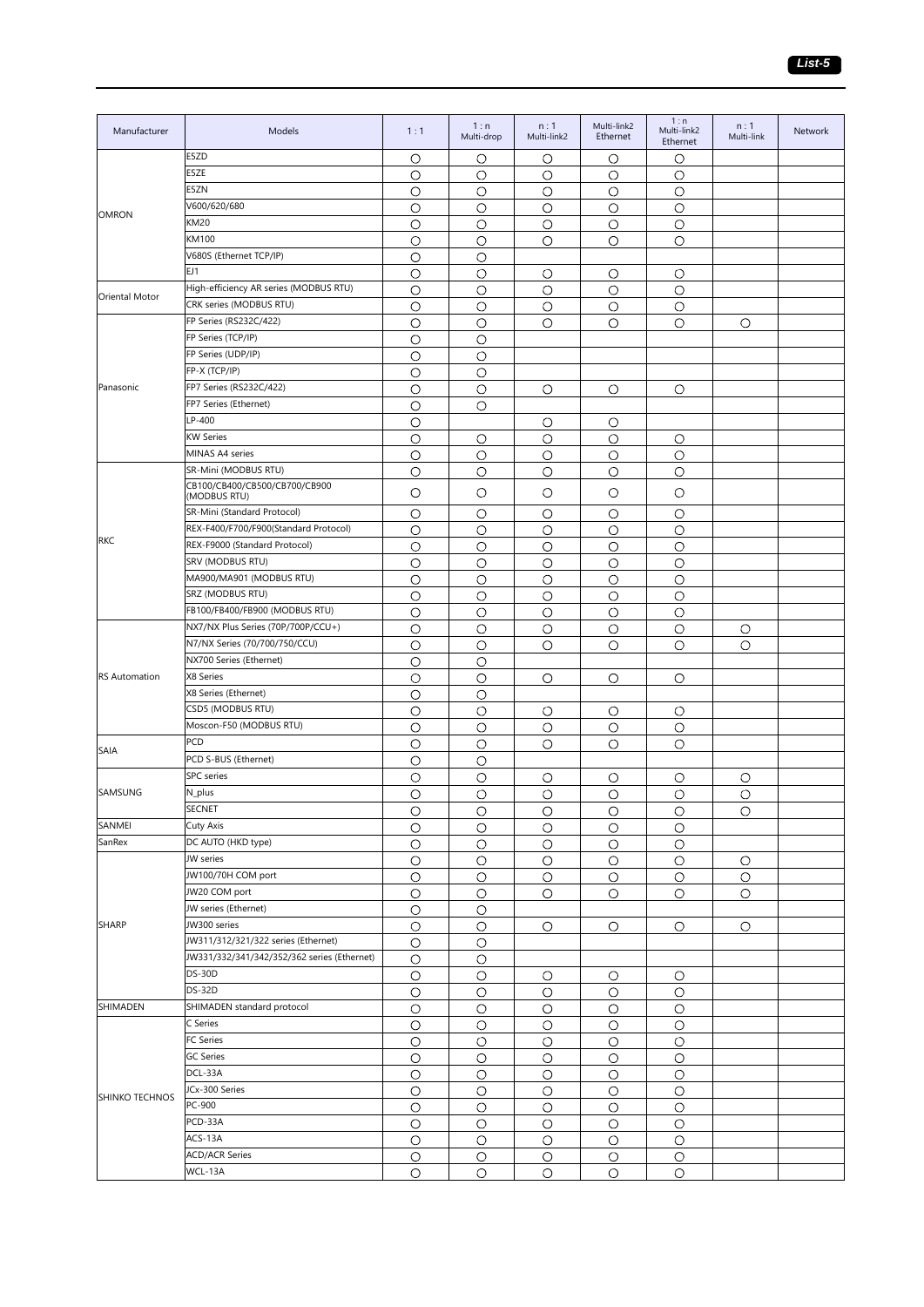| Manufacturer                         | Models                                                  | 1:1        | 1:n<br>Multi-drop | n:1<br>Multi-link2 | Multi-link2<br>Ethernet | 1:n<br>Multi-link2<br>Ethernet | n:1<br>Multi-link | Network |
|--------------------------------------|---------------------------------------------------------|------------|-------------------|--------------------|-------------------------|--------------------------------|-------------------|---------|
|                                      | S5 PG port                                              | $\circ$    | O                 | О                  | O                       | O                              |                   |         |
|                                      | S7                                                      | $\circ$    |                   | $\circ$            | О                       |                                |                   |         |
|                                      | S7-200 PPI                                              | $\bigcirc$ | $\circ$           |                    |                         |                                | $\bigcirc$        |         |
|                                      | S7-200 (Ethernet ISOTCP)                                | $\circ$    | $\circ$           |                    |                         |                                |                   |         |
|                                      | S7-300/400 MPI                                          | $\circ$    | $\circ$           |                    |                         |                                |                   |         |
|                                      | S7-300/400 (Ethernet ISOTCP)                            | $\circ$    | O                 |                    |                         |                                |                   |         |
| Siemens                              | S7-300/400 (Ethernet TCP/IP PG protocol)                | $\circ$    | $\circ$           |                    |                         |                                |                   |         |
|                                      | S7-1200/1500 (Ethernet ISOTCP)                          | $\circ$    | $\circ$           |                    |                         |                                |                   |         |
|                                      | S7 PROFIBUS-DP                                          |            |                   |                    |                         |                                |                   | $\circ$ |
|                                      | TI500/505                                               | $\circ$    | $\circ$           | O                  | $\circ$                 | O                              |                   |         |
|                                      | TI500/505 V4-compatible                                 | $\circ$    | $\circ$           | $\circ$            | O                       | $\circ$                        |                   |         |
|                                      | S120(Ethernet ISOTCP)                                   | $\circ$    | О                 |                    |                         |                                |                   |         |
| <b>SINFONIA</b><br><b>TECHNOLOGY</b> | SELMART                                                 | $\circ$    | O                 | $\circ$            | $\circ$                 | $\circ$                        | $\circ$           |         |
| SUS                                  | $XA-A^*$                                                | $\circ$    |                   | O                  | О                       |                                |                   |         |
| <b>TECO</b>                          | TP-03 (MODBUS RTU)                                      |            |                   |                    |                         |                                |                   |         |
| Telemecanique                        | TSX Micro                                               | O          | О                 | O                  | O                       | O                              |                   |         |
|                                      | TTM-000                                                 |            |                   |                    |                         |                                | $\circ$           |         |
|                                      |                                                         | $\circ$    | О                 | $\circ$            | $\circ$                 | O                              |                   |         |
| <b>TOHO</b>                          | TTM-00BT                                                | $\circ$    | $\circ$           | O                  | $\circ$                 | $\circ$                        |                   |         |
| Tokyo Chokoku                        | <b>TTM-200</b>                                          | $\circ$    | О                 | O                  | О                       | O                              |                   |         |
| <b>Marking Products</b>              | MB3315/1010                                             | $\circ$    |                   |                    |                         |                                |                   |         |
|                                      | T series / V series (T compatible)                      | $\circ$    | $\circ$           | O                  | $\circ$                 | O                              | O                 |         |
|                                      | T series / V series (T compatible)<br>(Ethernet UDP/IP) | $\circ$    | O                 |                    |                         |                                |                   |         |
|                                      | <b>EX</b> series                                        | $\circ$    | O                 | O                  | O                       | O                              |                   |         |
|                                      | nv series (Ethernet UDP/IP)                             | $\circ$    | $\bigcirc$        |                    |                         |                                |                   |         |
|                                      | VF-S7                                                   | $\bigcirc$ | $\bigcirc$        | $\circ$            | $\circ$                 | $\circ$                        |                   |         |
|                                      | VF-S9                                                   | $\circ$    | $\circ$           | $\circ$            | $\circ$                 | $\circ$                        |                   |         |
|                                      | <b>VF-S11</b>                                           | $\circ$    | $\circ$           | О                  | О                       | $\circ$                        |                   |         |
| <b>TOSHIBA</b>                       | <b>VF-S15</b>                                           | $\circ$    | $\circ$           | $\circ$            | $\circ$                 | $\circ$                        |                   |         |
|                                      | VF-A7                                                   | $\circ$    | $\circ$           | $\circ$            | $\circ$                 | $\circ$                        |                   |         |
|                                      | VF-AS1                                                  | $\circ$    | О                 | О                  | О                       | $\circ$                        |                   |         |
|                                      | VF-P7                                                   | $\circ$    | $\circ$           | $\circ$            | $\bigcirc$              | $\circ$                        |                   |         |
|                                      | VF-PS1                                                  | $\circ$    | $\circ$           | $\circ$            | $\circ$                 | $\circ$                        |                   |         |
|                                      | VF-FS1                                                  | $\circ$    | $\circ$           | $\circ$            | $\bigcirc$              | $\circ$                        |                   |         |
|                                      | VF-MB1                                                  | $\circ$    | $\circ$           | O                  | $\circ$                 | $\circ$                        |                   |         |
|                                      | VF-nC1                                                  | $\circ$    | O                 | О                  | О                       | О                              |                   |         |
|                                      | $VF-nC3$                                                | $\circ$    | $\circ$           | $\circ$            | О                       | $\circ$                        |                   |         |
|                                      | TC200                                                   | $\circ$    | $\circ$           | $\circ$            | O                       | O                              |                   |         |
| <b>TOSHIBA MACHINE</b>               | <b>VELCONIC</b> series                                  |            | O                 |                    |                         |                                |                   |         |
|                                      | µGPCsx (OPCN-1)                                         |            |                   |                    |                         |                                |                   | $\circ$ |
|                                      | µGPCsx (SX BUS)                                         |            |                   |                    |                         |                                |                   | $\circ$ |
| <b>TOYO DENKI</b>                    | µGPCsx series                                           | $\circ$    |                   | $\circ$            | O                       |                                |                   |         |
|                                      | µGPCsx CPU                                              | $\circ$    |                   | $\circ$            | $\circ$                 |                                |                   |         |
|                                      | µGPCsx series (Ethernet)                                | $\circ$    | O                 |                    |                         |                                |                   |         |
| <b>TURCK</b>                         | BL Series Distributed I/O (MODBUS TCP/IP)               | $\bigcirc$ | $\circ$           |                    |                         |                                |                   |         |
| Ultra Instruments                    | UICCPU (MODBUS RTU)                                     | $\circ$    |                   | О                  | O                       |                                |                   |         |
| <b>ULVAC</b>                         | G-TRAN series                                           | $\bigcirc$ | $\circ$           | $\circ$            | $\circ$                 | O                              |                   |         |
|                                      | F340A                                                   |            |                   |                    |                         |                                |                   |         |
|                                      | F371                                                    | $\bigcirc$ | $\circ$           | $\circ$            | $\circ$                 | $\circ$                        |                   |         |
|                                      |                                                         | $\bigcirc$ | $\circ$           | $\bigcirc$         | $\circ$                 | $\circ$                        |                   |         |
| <b>UNIPULSE</b>                      | F800                                                    | $\bigcirc$ | $\circ$           | $\bigcirc$         | $\circ$                 | $\circ$                        |                   |         |
|                                      | F805A                                                   | $\circ$    | $\circ$           | $\circ$            | $\circ$                 | $\circ$                        |                   |         |
|                                      | F720A                                                   | $\bigcirc$ | $\bigcirc$        | $\circ$            | $\bigcirc$              | $\circ$                        |                   |         |
| <b>UNITRONICS</b>                    | M90/M91/Vision Series (ASCII)                           | $\circ$    | $\circ$           | O                  | $\circ$                 | $\bigcirc$                     |                   |         |
|                                      | Vision Series (ASCII Ethernet TCP/IP)                   | $\circ$    | O                 |                    |                         |                                |                   |         |
| <b>VIGOR</b>                         | M series                                                | $\bigcirc$ | $\circ$           | $\circ$            | $\circ$                 | O                              |                   |         |
| <b>WAGO</b>                          | 750 series (MODBUS RTU)                                 | $\bigcirc$ | $\circ$           | $\circ$            | $\circ$                 | $\circ$                        |                   |         |
|                                      | 750 series (MODBUS ETHERNET)                            | $\bigcirc$ | $\circ$           |                    |                         |                                |                   |         |
| <b>XINJE</b>                         | XC Series (MODBUS RTU)                                  | $\bigcirc$ | $\circ$           | $\circ$            | $\circ$                 | $\circ$                        |                   |         |
| YAMAHA                               | RCX142                                                  | $\bigcirc$ |                   | $\bigcirc$         | $\circ$                 |                                |                   |         |